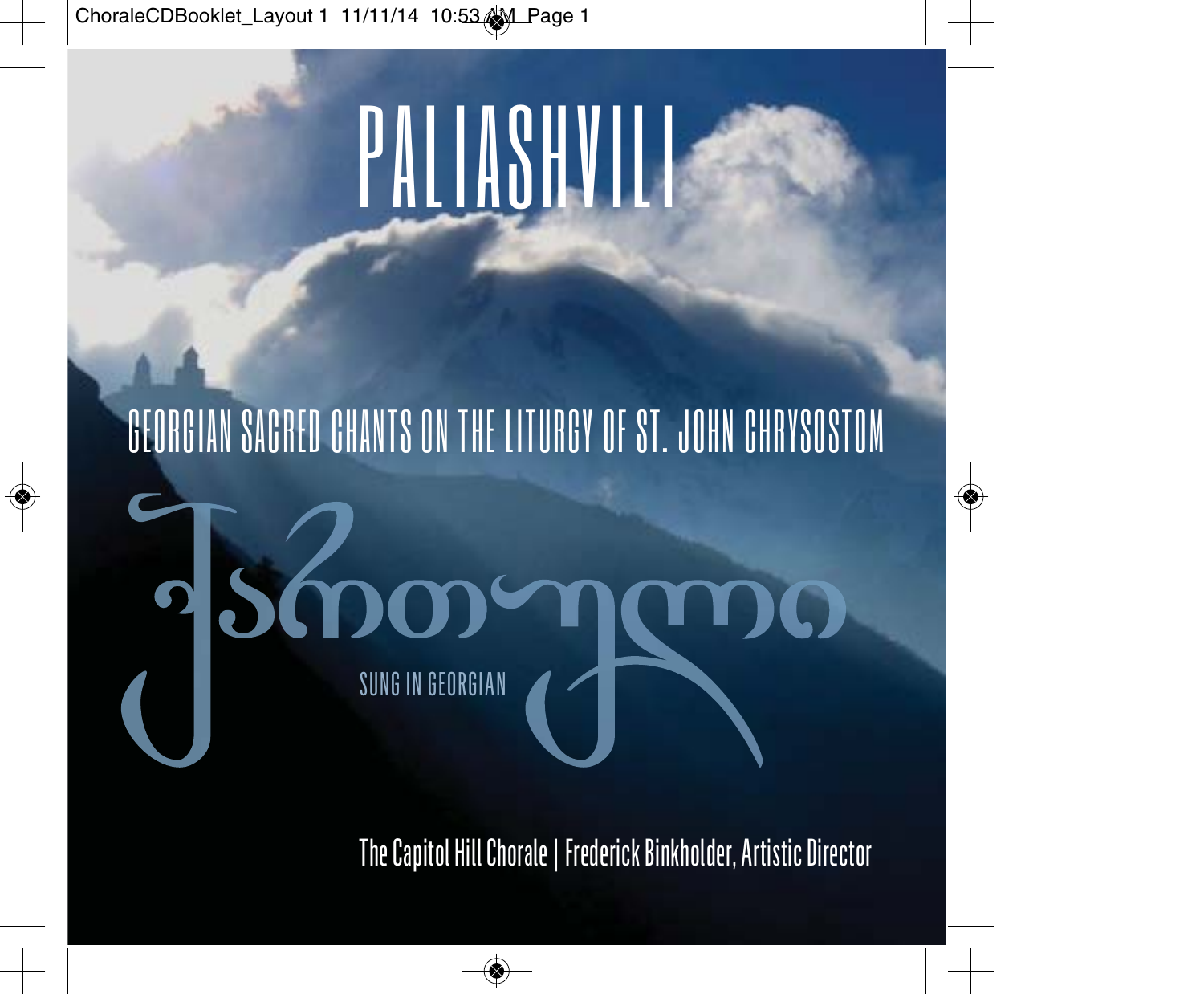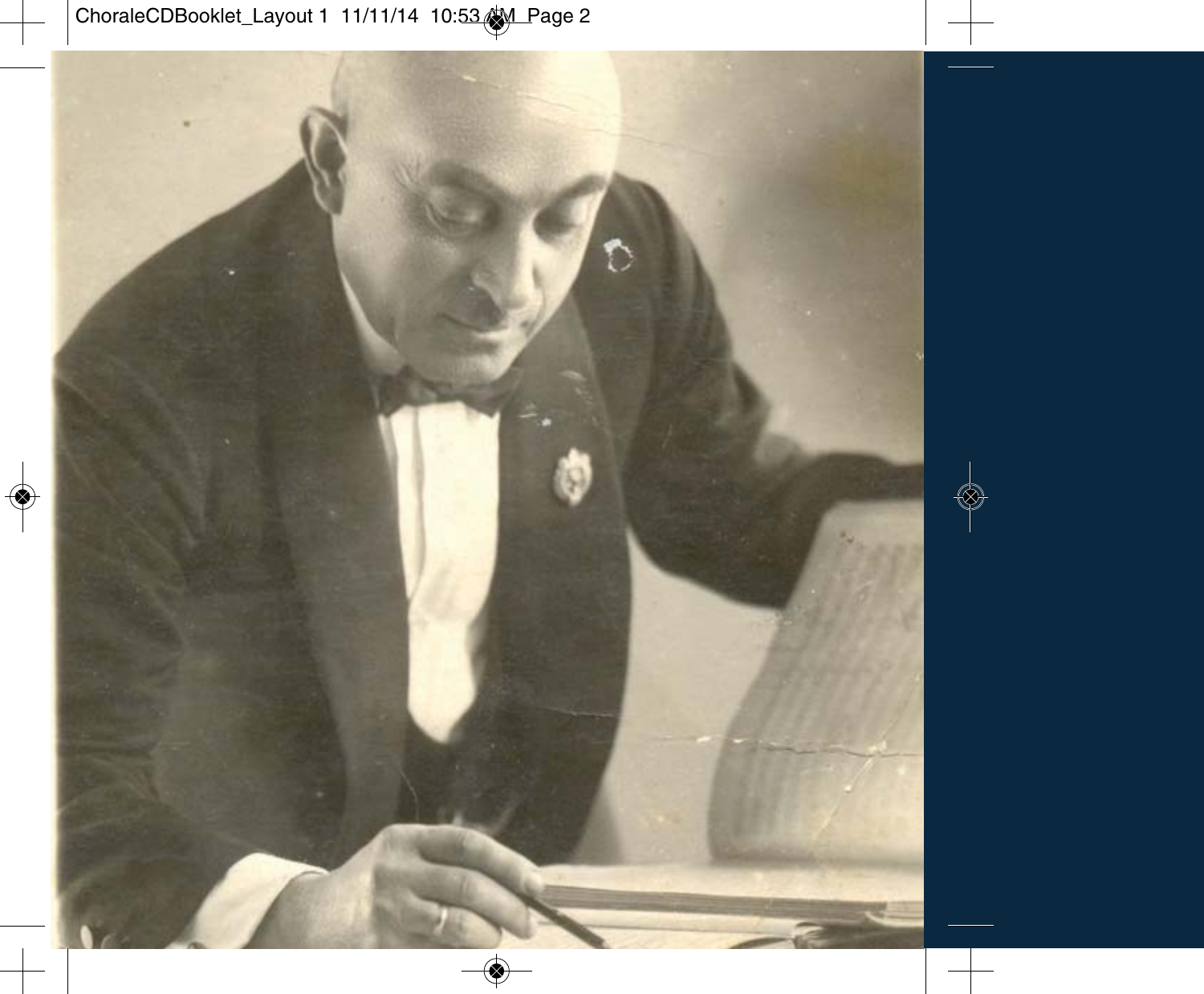# ZAKARIA PALIASHVILI **(1871-1933)**

# **Georgian Sacred Chants on the Liturgy of St. John Chrysostom**

(Sung in Georgian)

#### **Capitol Hill Chorale**

Frederick Binkholder, Artistic Director Jinsun Cho, Assistant Director and Score Reader

Recorded June 3-9, 2014, at St. Joseph's Catholic Church, Washington, D.C.

Producer: Theadocia Austen Recording Engineer: Flawn Williams Mixing and Mastering Engineer: Charlie Pilzer, Airshow, Takoma Park, MD Music Editor, Program Research and Notes: Parker Jayne CD and Booklet Design: Adele Robey, Phoenix Graphics

For information about this recording or to order a copy of the score, contact Parker Jayne at parkerj100@aol.com or visit www.capitolhillchorale.org.

© 2014 Capitol Hill Chorale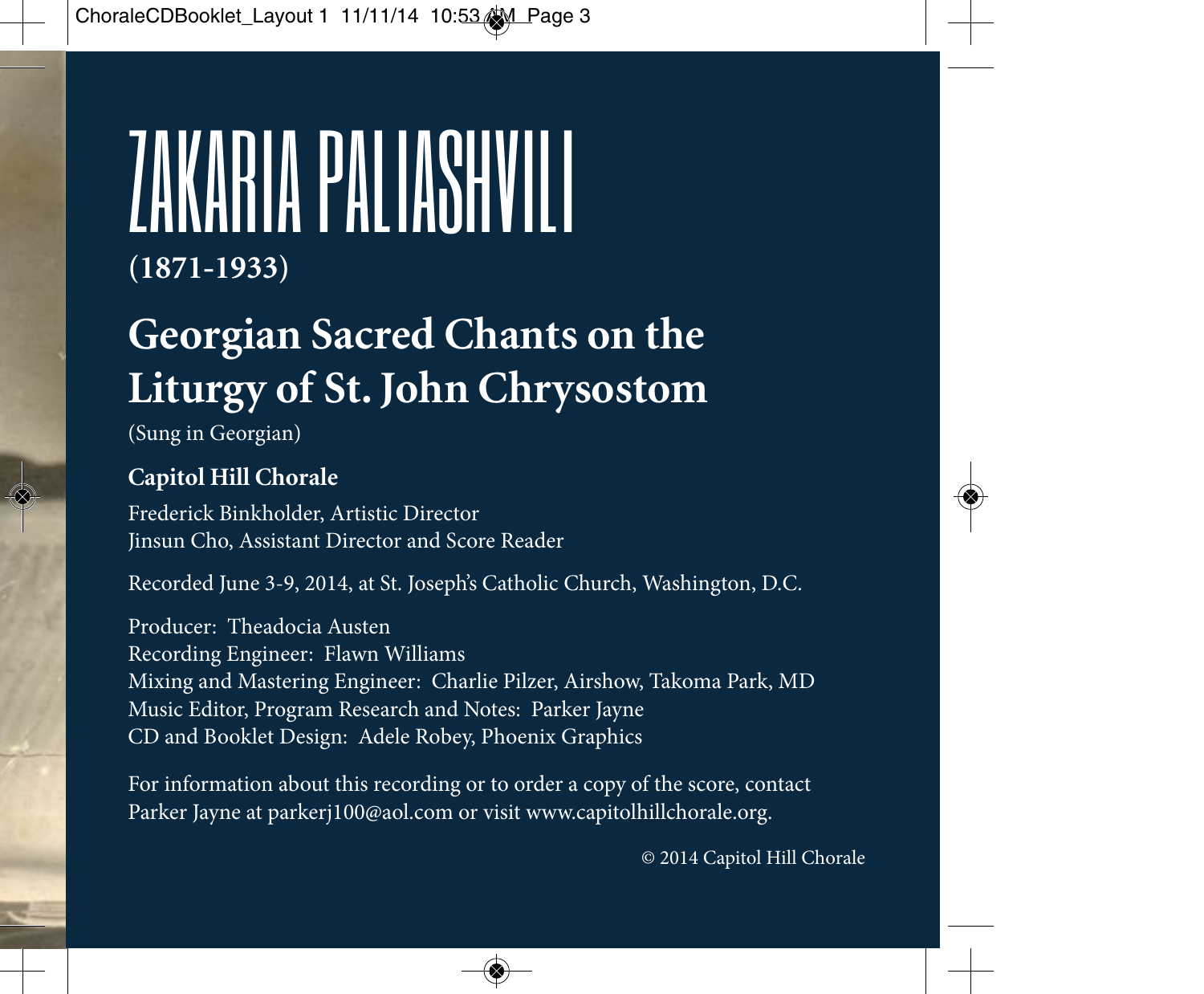# **Program Notes on** *Georgian Sacred Chants on the Liturgy of St. John Chrysostom* **by Zakaria Paliashvili**

akaria Paliashvili (1871-1933) is a figure of national pride in Georgia, and is<br>considered to be the father of Georgian classical music. He is most famous<br>as the composer of two operas, **Daisi** and **Abesalom da Eteri**, tha considered to be the father of Georgian classical music. He is most famous as the composer of two operas, *Daisi* and *Abesalom da Eteri*, that draw heavily from Georgia's folk tradition. The music for Georgia's current national anthem was taken from these two operas. The opera house in Tbilisi, Georgia's capital, is named for him, and he is buried on its grounds. His portrait appears on one of the bills of Georgian paper money. Yet, he is little known in the West.

He grew up in Kutaisi, a small city in western Georgia, the third of eighteen children, the son of amateur musicians active in the local Georgian Catholic Church. Several of the children were talented musically, and the family moved to Tbilisi where Zakaria and other siblings sang in the church choir and played organ. In 1891, Paliashvili entered the Tbilisi Music School, which was led at the time by the future famous Russian composer Mikhail Ippolitov-Ivanov. After graduating, Paliashvili spent 1900 to 1903 in Russia, studying at Moscow Conservatory, where Ippolitov-Ivanov was then a professor. Paliashvili's principal teacher was Sergei Taneyev, the teacher also of Paliashvili's Russian contemporaries— Rachmaninoff, Scriabin, and Gretchaninoff. In 1903, Paliashvili returned to Tbilisi and began a career as conductor, teacher, ethnomusicologist, composer, and organizer of musical activities and institutions.

At the time Palishvili composed his *Georgian Sacred Chants*, Georgia had been part of the Russian Empire for more than 100 years. The Russian policy of "Russification" in place throughout the Empire had increasingly imperiled Georgian cultural traditions, including particularly Georgian chant, a unique form of 3- **4**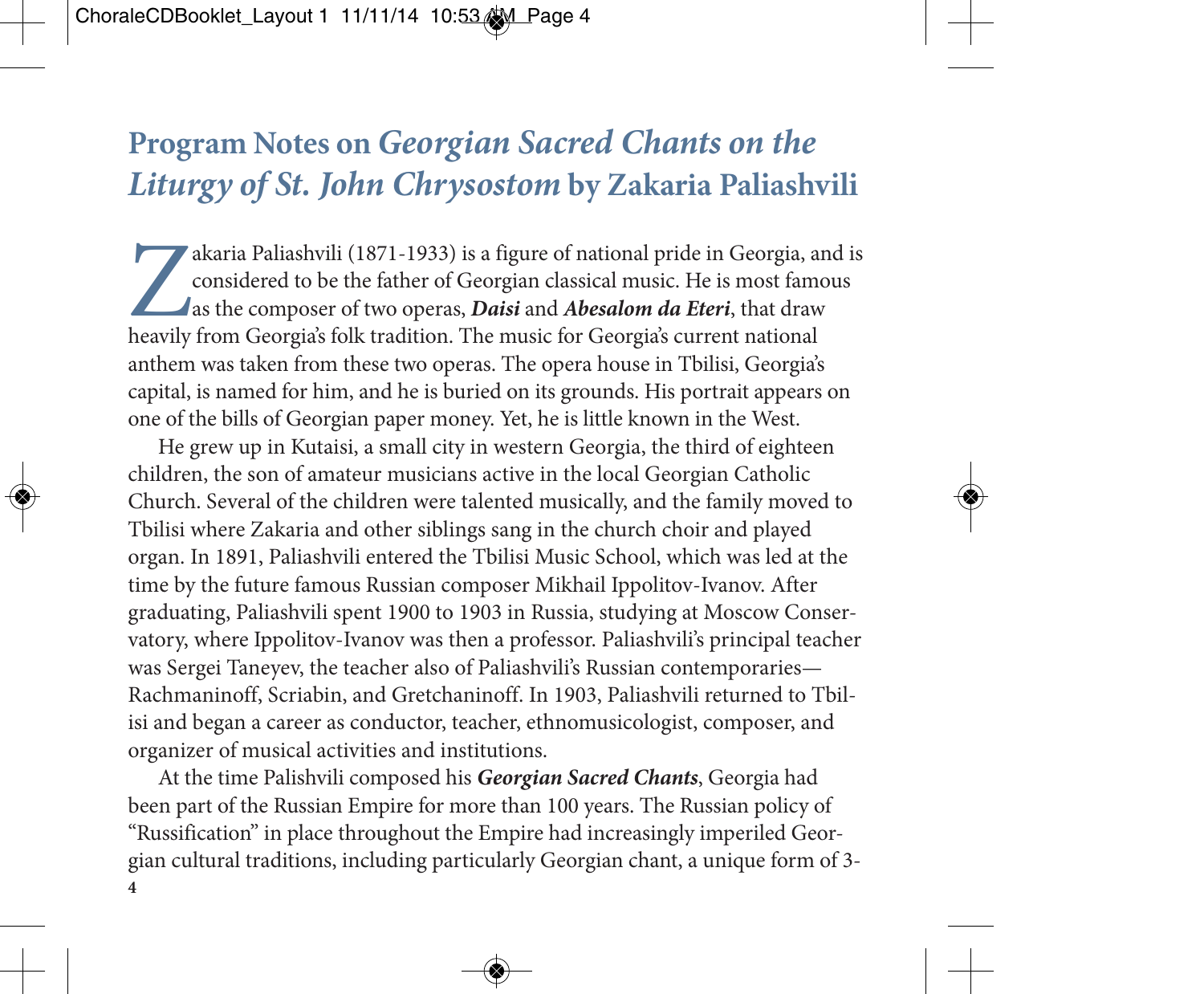part liturgical singing in the Georgian Orthodox Church that had existed for more than 1,000 years, predating the emergence of polyphony in Western European music by several centuries. Facing this threat, Georgians had begun transcribing chants on paper to preserve what had previously been handed down orally by master chanters. Paliashvili's *Georgian Sacred Chants* is a setting for large mixed chorus of a set of transcribed chants that follow the Liturgy of St. John Chrysostom, the most common Eucharistic service in the Orthodox Church.

Since Paliashvili was not Orthodox, his choice of the Orthodox service as one of his first published compositions is noteworthy. As a proud Georgian, Paliashvili makes clear in a Foreword that accompanies the published score that these settings were intended as his contribution to the preservation of this important aspect of Georgian musical culture. His nationalist intent is clear from the prominent size of the word "Georgian" on the title page.

Interestingly, instead of the 3 parts traditionally used in Georgian chant, he used the 5, 6, and 7 parts for mixed voices he would have heard sung by Russian choirs in Moscow. It was a controversial choice which elicited strong condemnation from Georgian traditionalists. In addition, Paliashvili notes in the same Foreword that he has set the text not only in Georgian but also Church Slavonic, the language of the Russian Orthodox Church, in order to spread awareness of Georgian chant among Russian audiences. Paliashvili studied in Moscow during the flowering of the "new Russian choral school," which often incorporated the use of ancient chant in its liturgical compositions. One can theorize that *Georgian Sacred Chants* was his contribution not only to the preservation of Georgian heritage disrupted by Russian influence, but ironically an effort to make his professional contribution to the outpouring of chant-based liturgical writing going on in Russia at the time, which included settings of the Liturgy of St. John Chrysostom by Ippolitov-Ivanov, Rachmaninoff, and many others.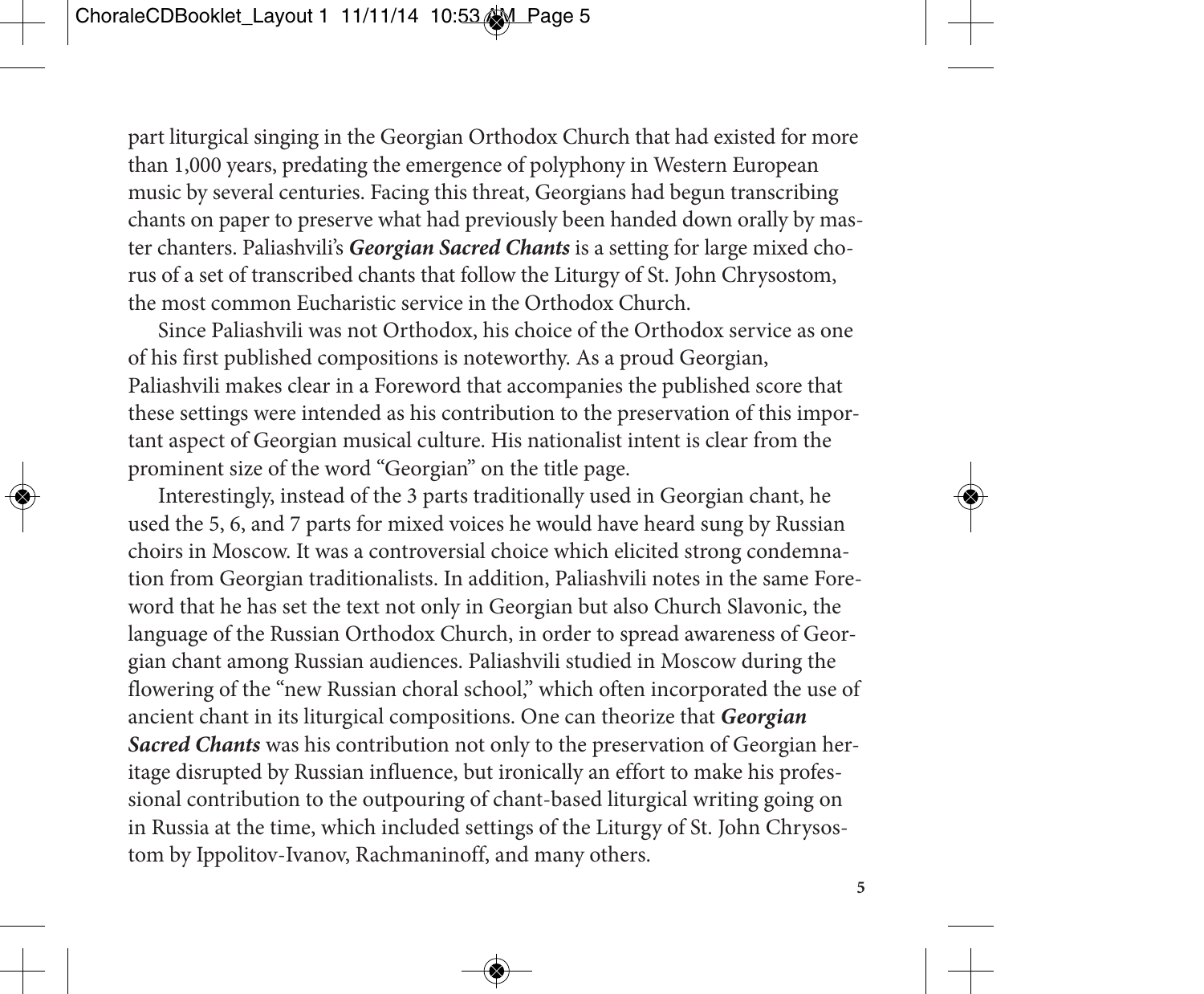Also interestingly, the written chant transcriptions Paliashvili chose to use as the basis for his "choralizations" were the ones that Ippolitov-Ivanov had completed and published in 1899 under a contract to leaders of the Georgian transcription movement. One can speculate that this piece serves in effect, and perhaps unconsciously, as an homage to Ippolitov-Ivanov, a man half a generation older than Paliashvili, whom Paliashvili apparently did not know well, but who served as a professional model and inspiration for the aspiring young Georgian musician and composer.

In making his transcriptions, Ippolitov-Ivanov worked with two of the Karbelashvili brothers, priests descended from a family of master chanters from eastern Georgia, with whom Paliashvili also later became acquainted. The Karbelashvilis were later outraged that the traditional Georgian 3-part transcriptions that Ippolitov-Ivanov did to preserve the oral tradition of their family were turned into 6 and 7-part choral arrangements by Paliashvili.

The piece is reported to have been performed once. Too western for Georgian traditionalists, and too Georgian for the Russian Orthodox Church, by the time of the Russian revolution, the piece was patently too religious for the Soviets. However, while copies of transcribed chant were aggressively suppressed and hidden away, Paliashvili's settings (for example, his setting of *Shen Khar Venakhi*) were known and sung privately, often in 3-part settings of the "Paliashvili arrangements" by those interested in recreating traditional Georgian singing. In the 1950s and 1960s, this included the founder of Rustavi, an ensemble which subsequently played a major role in fostering an appreciation of traditional Georgian music internationally. Thus, Paliashvili's *Georgian Sacred Chants* may not have spread awareness of Georgian chant among his Georgian and Russian contemporaries as he had intended, but it did indirectly serve that goal to later generations.

Although individual sections of the work are known, it has remained basically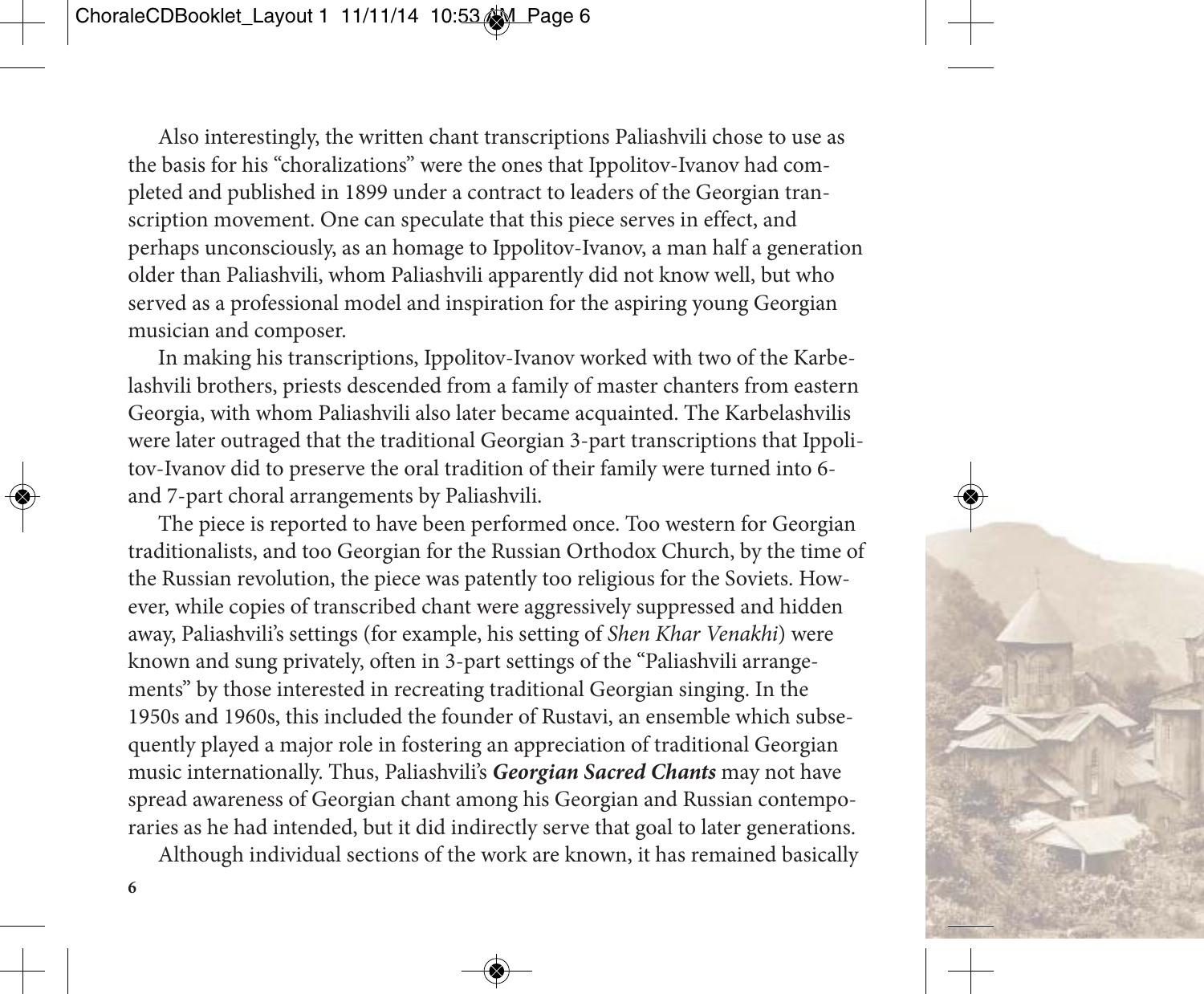unknown as a single work. Experts in Georgian classical music at the Tbilisi State Conservatory have said they were aware of the piece but had never heard it performed as one entity. This performance is the first recording of *Georgian Sacred Chants* in Georgian.

The Chorale is particularly grateful to Vladimir Morosan, head of the music publishing company Musica Russica, who first made the Chorale aware of Paliashvili's setting of the Liturgy of St. John Chrysostom, and provided the Chorale a copy of the original 1909 score which he had copied years earlier from a microfilm version found in the Lenin Library in Moscow.

The Chorale is also grateful to John Graham, expert in Georgian chant and in particular the preservation and transcription of Georgian chant during the late Russian Empire. In addition to providing ongoing advice, John guided Chorale members on a tour through Georgian monasteries in the summer of 2012 in preparation for this recording. The tour included visits to Paliashvili's birth museum in Kutaisi and Paliashvili's house museum in Tbilisi, which houses an early manuscript of *Georgian Sacred Chants*.

©2014 Parker Jayne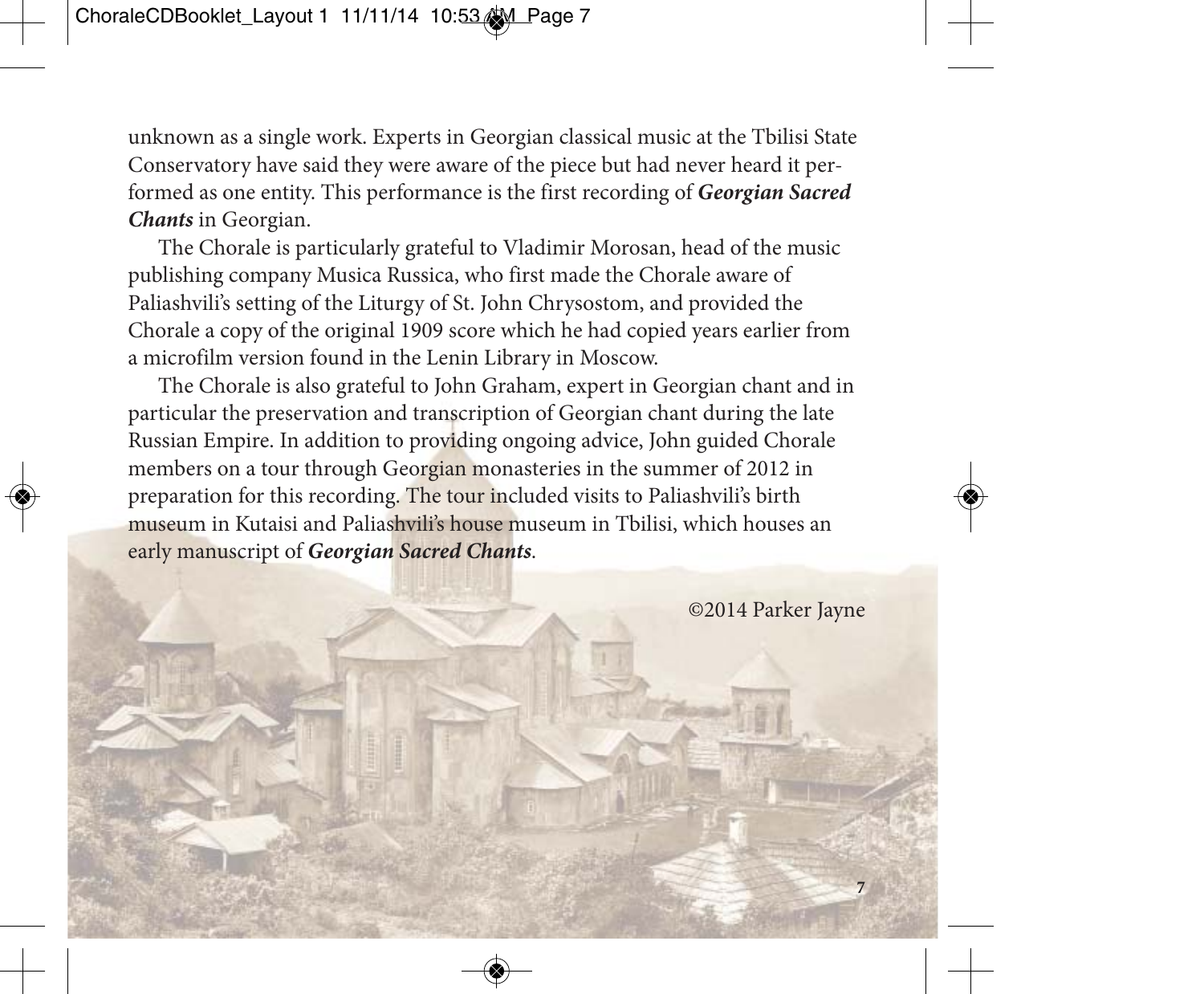## **About the Music**

The choir plays a central role in the Divine Liturgy, singing both extended sections for solo choir and frequent short responses to prayers and exclamations of a priest or deacon. Although composed settings of the Divine Liturgy generally do not include the priest's or deacon's words, they are heard sometimes in performance. However, the Chorale has chosen to include only choral parts in this performance. No instruments are used in the Orthodox service.

Paliashvili also included in his setting some sections of chant on a repeated tone which are of less interest in concert performance, and the Chorale has chosen to omit several of these sections. Of historical interest, one such extended section is *Blessed is the Name of the Lord*, which conveys a blessing to church and civil authorities. The first blessing in Paliashvili's score is for "The Most Pious Sovereign Emperor Nicholas Alexandrovich" and the rest of the family of Nicholas II, the last Emperor of Russia.

Also, with a few exceptions, the Chorale performs sections of the Divine Liturgy as Paliashvili grouped them in his setting.

**Great Litany.** In the Great Litany at the beginning of the Divine Liturgy, the deacon prays for peace and salvation, the Church, her bishops, her faithful, civil authorities, and all mankind. Paliashvili provides three settings for the choral responses, which can be used interchangeably for the three texts: *Amen, Lord, have mercy* (*upalo, shegvits'q'alen*), or *To Thee, O Lord* (*shen, upalo*).

**Bless the Lord, O My Soul, Glory to the Father, Little Litany.** In the first two antiphons, the choir then chants *Bless the Lord, O My Soul* (*ak'urthkevs suli chemi upalsa*), *Glory to the Father* (*dideba mamasa da dzesa da ts'midasa sulsa ats' da*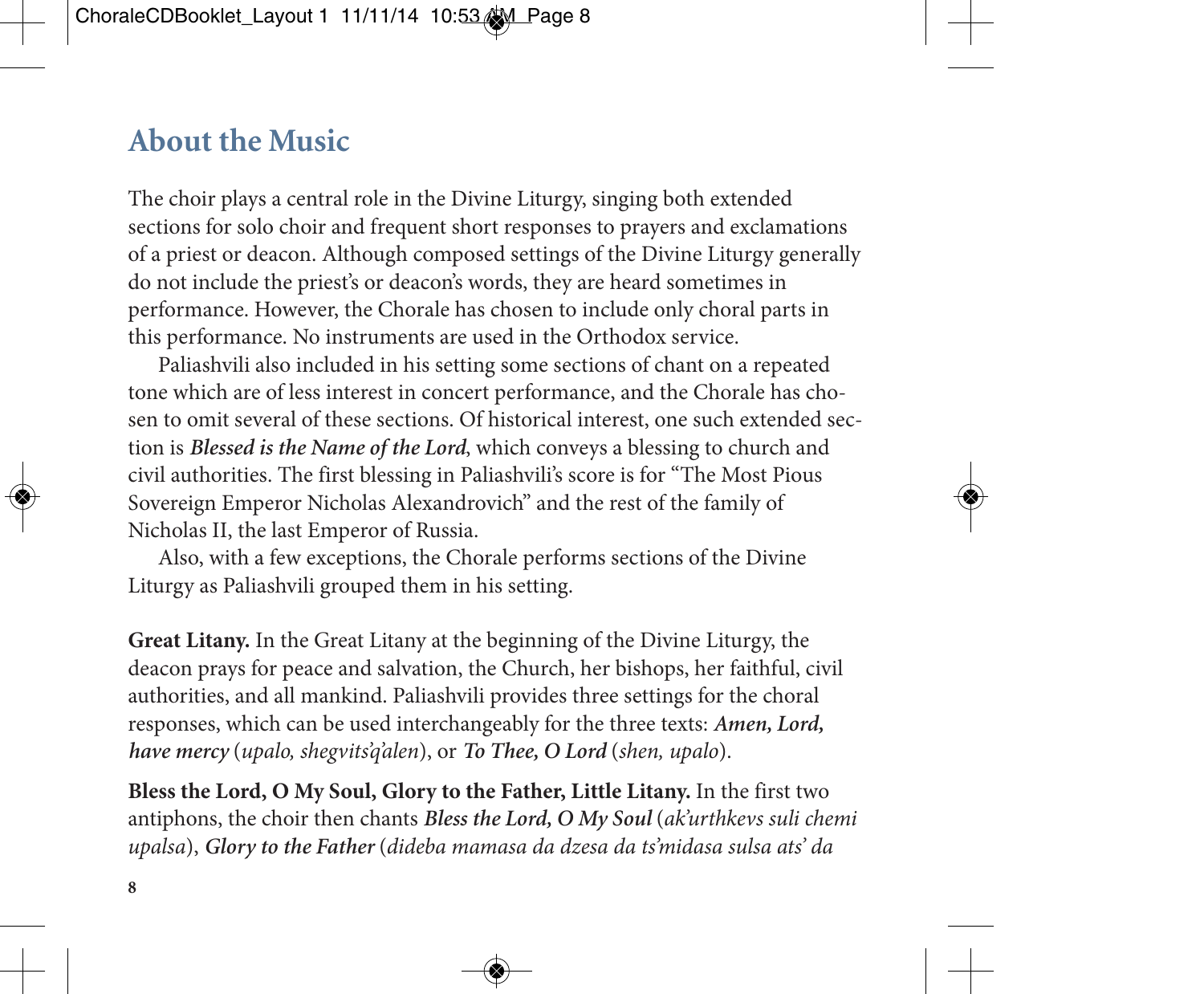*maradis da uk'uniti uk'unisamde*), which will be heard frequently during the Liturgy, and *Only Begotten Son* (*mkholod shobili dze*). Concluding, the choir sings the responses of the Little Litany: again *Lord, have mercy, To Thee, O Lord* and *Amen*.

**Come, Let Us Worship, O Lord, Save the Righteous.** Paliashvili sets *Come, Let Us Worship* (*movedit taq'vani vstset*) for female choir, which resembles traditional Georgian chant: three voices, all one gender, and no octave doublings. The full choir joins for *Save us, O Son of God* (*aghdgomilo mk'vdreti mgalobelni sheni*). This section concludes with *Lord, save the Righteous and hear us* (*upalo, atskhovne k'etilmsakhurni da ismine chveni*).

**Holy God (Trisagion Hymn).** The choir sings *Holy God, Holy Mighty, Holy Immortal* (*ts'midao ghmerto, ts'midao dzliero, ts'midao uk'vdao*) three times, followed by *Glory to the Father* and a return to *Holy God*.

**To Thy Cross.** This is the first of several instances in which Paliashvili includes material not part of the regular Divine Liturgy. *To Thy Cross* (*jvarsa shensa taq'vanis vtsemt meupeo*) is a festal hymn for feasts of the Cross. It is also one of the most beautiful sections of Paliashvili's Liturgy.

**As Many of You Who Have Been Baptized.** Then follows *As many of you who have been baptized in Christ* (*raodenta krist'es mier natel gvighebies*) which is sung instead of No. 4 *Holy God* on major feast days, of which there are twelve in the Orthodox year.

**Alliluia, Glory to Thee, O Lord.** These are short choral sections that occur in the Divine Liturgy in response to the reading of the Epistles and the Holy Gospel. *Glory to Thee, O Lord* (*dideba shenda upalo*) is followed by the Augmented Litany, in which the choir repeats *Lord, have mercy* (*upalo shegvits'q'alen*).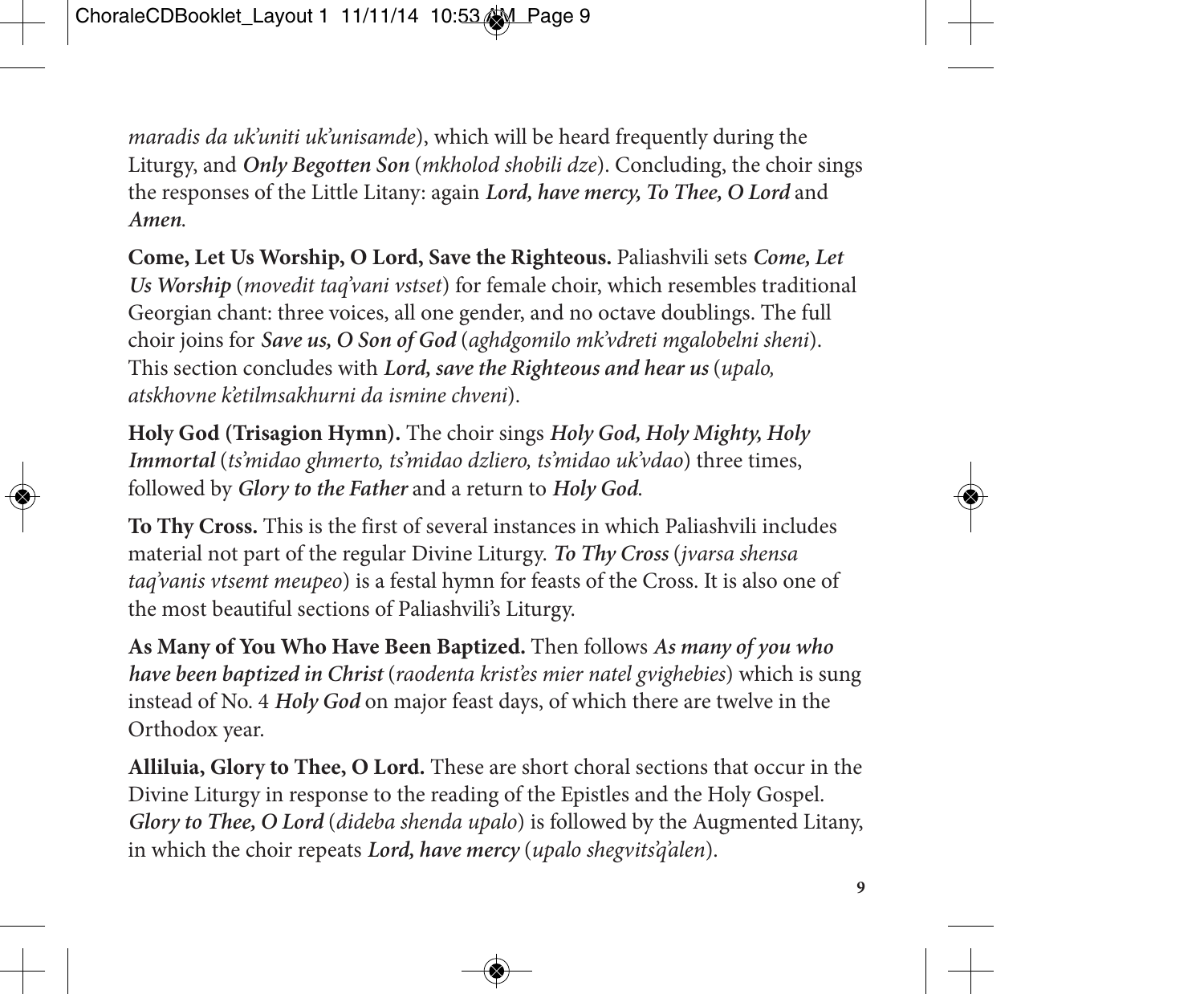**Cherubic Hymn.** This extended section is one of the masterpieces of Paliashvili's Liturgy. It begins with a 3-part setting for female voice *Let us who mystically represent the Cherubim* (*romelni kerubinta saidumlod vemsgavsenit*). The full choir joins at *And who sing the thrice-holy hymn* (*da tskhovelsmq'opelisa samebisa samts'mida*).

**Litany After Cherubic Hymn, Father and Son.** These are short choral responses that occur following the Cherubic Hymn and include *Lord, have mercy*, *Grant it, O Lord* (*mogvmadle upalo*)*, To Thee, O Lord* (*shen, upalo*), and *Father and Son* (*mamasa da dzesa*).

**A Mercy of Peace, Holy, Holy.** This is part of the liturgy when the gifts are consecrated for Holy Communion. This section includes several short choral responses, beginning with *A Mercy of Peace* (*ts'q'aloba mshvidoba*). It concludes with an extended section *Holy, Holy, Holy* (*ts'midao, ts'midao, ts'midao*).

**We Praise Thee.** This section is frequently translated *We hymn thee* or *We sing to thee* (*shen gigalobt, shen gak'urkhevt*), and is one of the most beautiful settings in the Paliashvili Liturgy.

**It is Meet.** Also known as the Hymn to the Mother of God, this is an extended section for choir that begins *It is truly fitting to bless you, Mother of God* (*ghirs ars ch'eshmarit'ad rata*). It ends with settings for several choral responses: *And all mankind* (*q'ovelta da q'ovlisatvis*), *And with thy spirit* (*da sulisatsa shenisatana*), *Lord, have mercy*, *To Thee, O Lord*, and *Amen*.

**Our Father**. The Georgian text begins *mamao chveno romeli khar tsata shina*. This section concludes with *One is holy* (*ert ars tsi'mida*).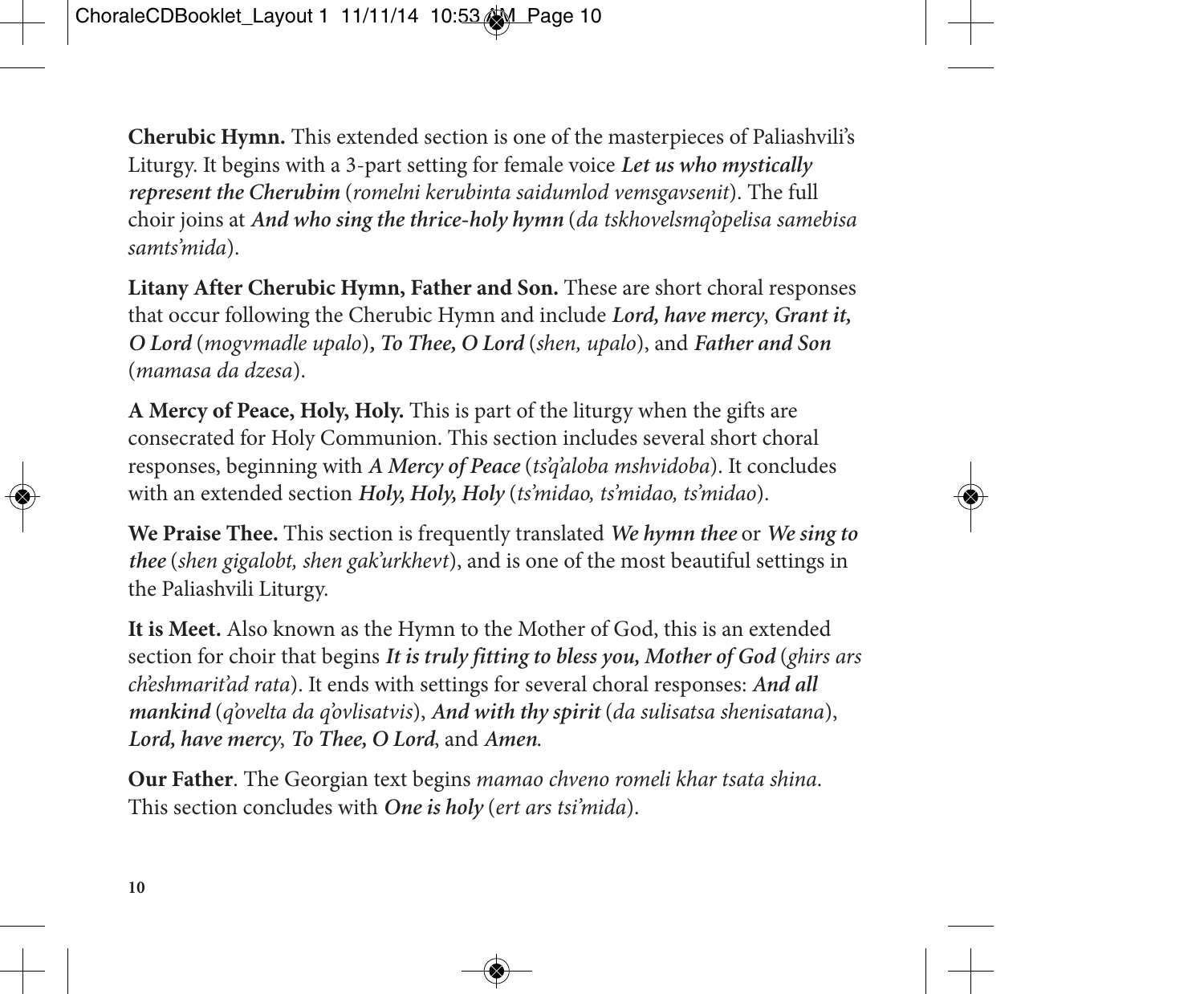**Praise the Lord from the Heavens**. The Georgian text begins *akebdit upalsa tsatagan*, which is sung while the clergy are receiving Communion. This section ends with *Receive the body of Christ* (*khortsi krist'esi movighot*) which is sung while the congregation is receiving Communion

**You are a Vineyard.** Not part of the liturgy proper, *shen khar venakhi* is one of Georgia's most famous and popular hymns. As a religious piece it honors the Mother of God, but it also serves frequently as a wedding hymn. It also has patriotic connotations to Georgians and was heard often during the Russian incursion into Georgia in August 2008. One observer described it as akin to *We Shall Overcome.*

**Christ is Risen From the Dead.** This section is the main festal hymn for Easter, sung during the Divine Liturgy and other services during the 40 days between Easter and Ascension. The Georgian text begins *krist'e aghsdga mk'vdretit*.

**Many Years** (in Georgian, *mravalzhamier*). This is not a canonical element in the Orthodox liturgy, but a Georgian traditional song that is frequently sung after the liturgy has ended as the faithful approach the priest to receive his blessing. There are many versions throughout Georgia, and indeed in Russia, Bulgaria and other Orthodox countries. In his Foreword to the Liturgy, Paliashvili writes that he has drawn this version from western Georgia to illustrate a contrast with all of the other sections which are drawn from eastern Georgia. The song is a blessing that God grant the listener many years of life.

In Paliashvili's published setting, *Christ is Risen From the Dead* appears as the final section after *Many Years*. The Chorale has reversed the order to reflect liturgical practice and Paliashvili's indication in the Foreword to the published edition that he had intended *Many Years* to be printed as the final section.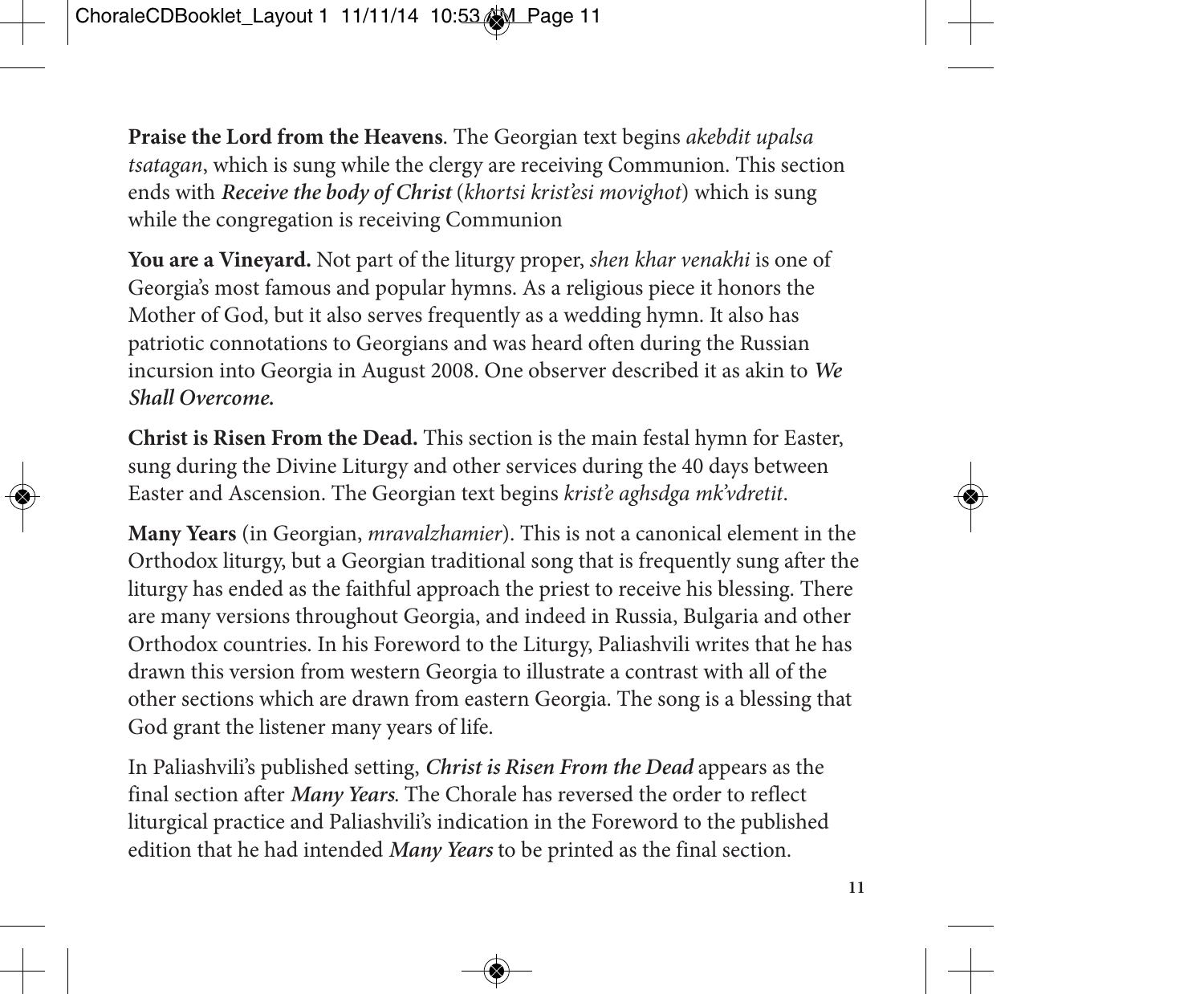## **Paliashvili St. John Chrysostom Liturgy Choral Text**

**TRACK 1**

#### **The Great Litany**

ამინ. უფალო შეგვიწყალენ. შენ უფალო.

amin. upalo, shegvits'q'alen. shen, upalo. Amen. Lord, have mercy. To Thee, O Lord

#### **TRACK 2**

**Ak'urtkhevs suli chemi upalsa (Bless the Lord, O my soul) Dideba mamasa (Glory to the Father) Mkholod shobili dze (Only begotten son)**

აკურთხევს სული ჩემი უფალსა და ყოველი გონება ჩემი სახელსა წმიდასა მისა. კურთხეულ ხარ შენ უფალო. დიდება მამასა და ძესა და წმიდასა სულსა აწ და მარადის და უკუნითი უკუნისამდე ამინ. მხოლოდ შობილი ძე და სიტყვა ღმრთისა უკვდავი არსება თავს იდვა ჩვენისა ცხოვრებისათვის. და ხორცი შეისხა სულისაგან წმიდისა და მარიამისაგან ქალწულისა უქცევლად განკაცნა და ჯვარს ეცვა ჩვენთვის ქრისტე ღმერთი სიკვდილითა სიკვდილი დასთრგუნა და ერთი წმიდისა სამევისათანა დიდებულ არს მამისა და ყოვლად წმიდისა სულისა გვაცხოვნენ ჩვენ. უფალო შეგვიწყალენ. შენ უფალო. ამინ.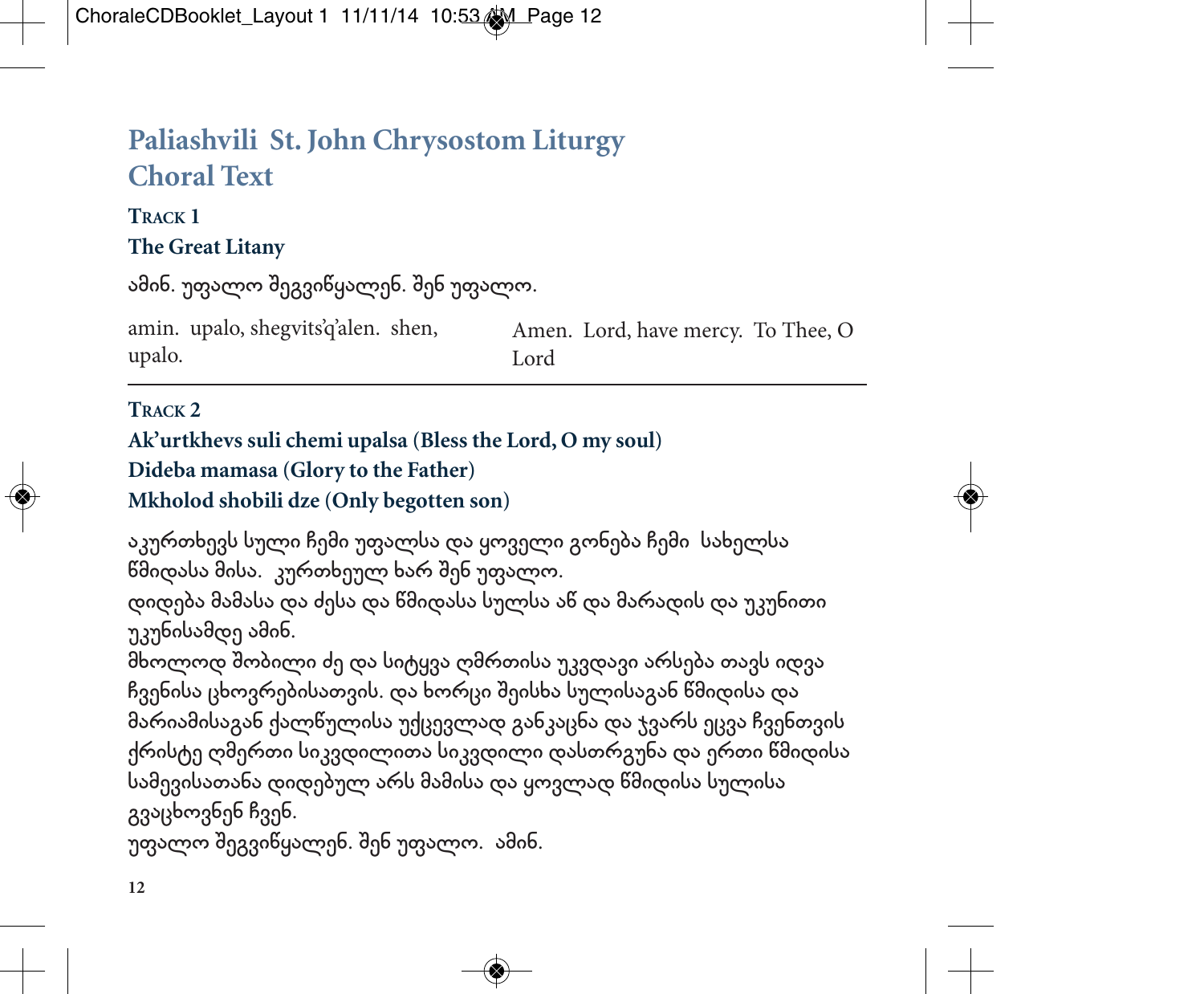ak'urtkhevs suli chemi upalsa da q'oveli goneba chemi sakhelsa ts'midasa misa. k'urtkheul khar shen upalo.

dideba mamasa da dzesa da ts'midasa sulsa ats' da maradis da uk'uniti uk'unisamde amin.

mkholod shobili dze da sit'q'va ghmrtisa uk'vdavi arseba tavs idva chvenisa tskhovrebisatvis. da khortsi sheiskha sulisagan ts'midisa, da mariamisagan kalts'ulisa uktsevlad gank'atsna, da jvars etsva chventvis krist'e ghmerti, sik'vdilita sik'vdili dastrguna da erti ts'midisa samebisatana didebul ars, mamisa da q'ovlad ts'midisa sulisa, gvatskhovnen chven.

upalo, shegvits'q'alen. shen, upalo. amin

Bless the Lord, O my soul, and all that is within me, bless His holy name. Blessed art thou, O Lord.

Glory to the Father, Son, and Holy Spirit, now and forever, and unto ages of ages.

Only begotten Son, and Word of God, Who art immortal, and didst will for our salvation to be incarnate of the Holy Theotokos and Ever-Virgin Mary, who without change didst become man, and was crucified, O Christ God, trampling down death by death, Who art one of the Holy Trinity, glorified with the Father and the Holy Spirit, save us.

Lord, have mercy. To Thee, O Lord. Amen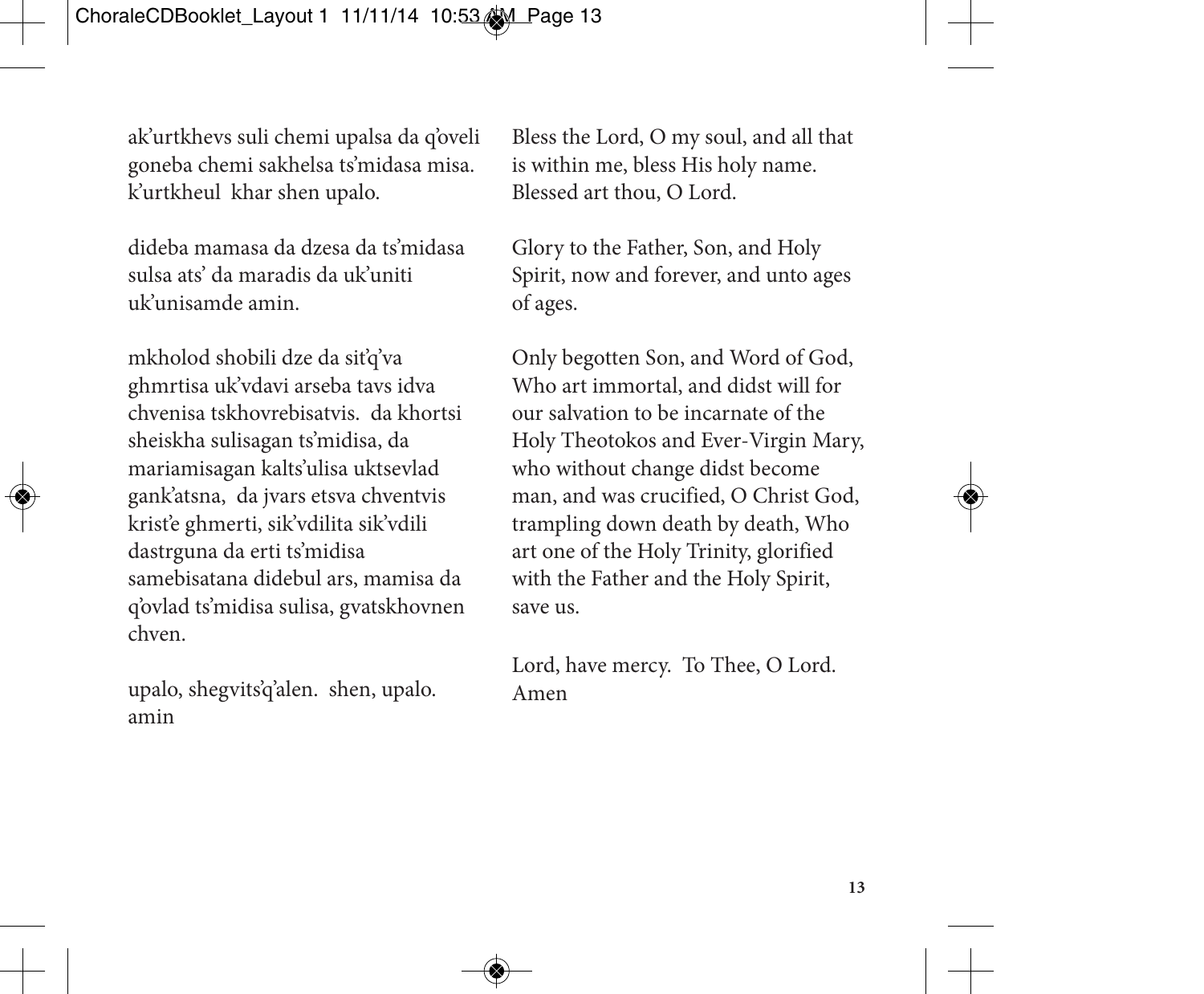#### **TRACK 3 Movedit taq'vani vstset (Come, let us worship) Upalo, atskhovne (O Lord, save the righteous)**

მოვედით თაყვანი ვსცეთ! და შეუვრდეთ ქრისტესა. გვაცხოვნენ ჩვენ ძეო ღვთისაო აღდგომილო მკვდრეთით მგალობელნი შენი ალლილუია. უფალო, აცხოვნე კეთილმსახურნი და ისმინე ჩვენი. ამინ.

movedit taq'vani vstset da sheuvrdet krist'esa gvatskhovnen chven dzeo ghvtisao aghdgomilo mk'vdretit mgalobelni sheni alliluia.

upalo, atskhovne k'etilmsakhurni da ismine chveni. amin

Come, let us worship, and fall down before Christ. Save us O Son of God, who are risen from the dead, save us, who sing to Thee: Alliluia, alliluia, alliluia.

Lord, save the righteous and hear us. Amen.

#### **TRACK 4**

#### **Ts'midao ghmerto (Holy God)**

წმიდაო ღმერთო, წმიდაო ძლიერო, წმიდაო უკვდაო შეგვიწყალენ ჩვენ. დიდება მამასა, და ძესა, და წმიდასა სულსა, აწ და მარადის და უკუნითი უკუნისამდე, ამინ.

ts'midao ghmerto, ts'midao dzliero, ts'midao uk'vdao shegvits'q'alen chven. dideba mamasa da dzesa da ts'midasa sulsa ats' da maradis da uk'uniti uk'unisamde, amin.

Holy God, Holy Mighty, Holy Immortal, have mercy on us. Glory to the Father, Son, and Holy Spirit, now and forever, and unto ages of ages. Amen.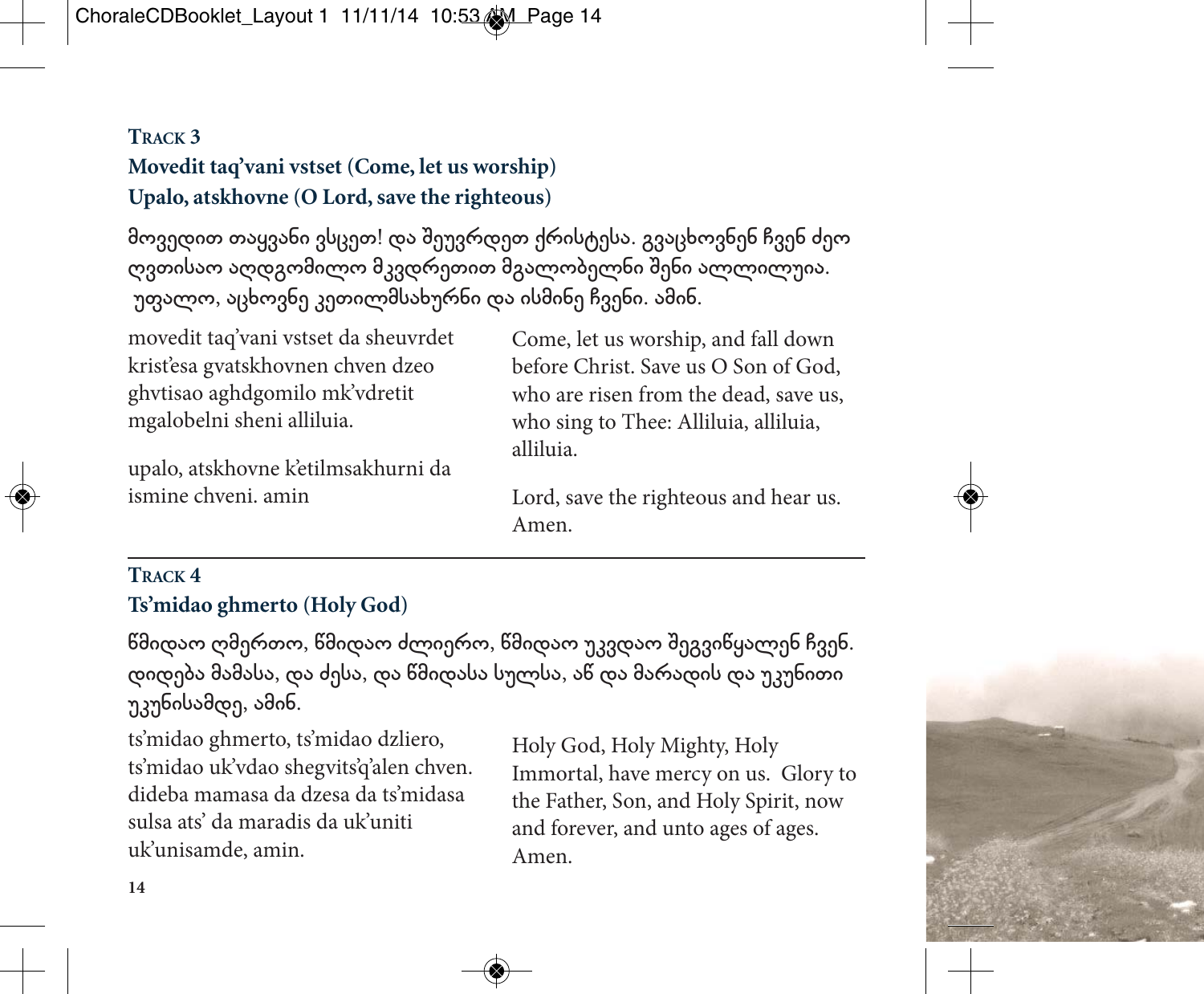#### **TRACK 5**

#### **Jvarsa shensa (To thy cross)**

ჯვარსა შენსა თაყვანის ვცემთ მეუფეო და წმიდასა აღდგომასა შენსა უგალობთ და ვადიდებთ.

დიდება მამასა, და ძესა, და წმიდასა სულსა, აწ და მარადის და უკუნითი უკუნისამდე, ამინ. და წმიდასა აღდგომასა შენსა უგალობთ და ვადიდებთ.

jvarsa shensa taq'vanis vtsemt meupeo da ts'midasa aghdgomasa shensa ugalobt da vadidebt.

Before Thy Cross we bow down in worship, O Master, and Thy holy Resurrection we glorify. (Thrice)

dideba mamasa da dzesa da ts'midasa sulsa ats' da maradis da uk'uniti uk'unisamde, amin. da ts'midasa aghdgomasa shensa ugalobt da vadidebt.

Glory to the Father, and to the Son, and to the Holy Spirit, both now and ever, and unto the ages of ages. Amen. And Thy holy Resurrection we glorify.

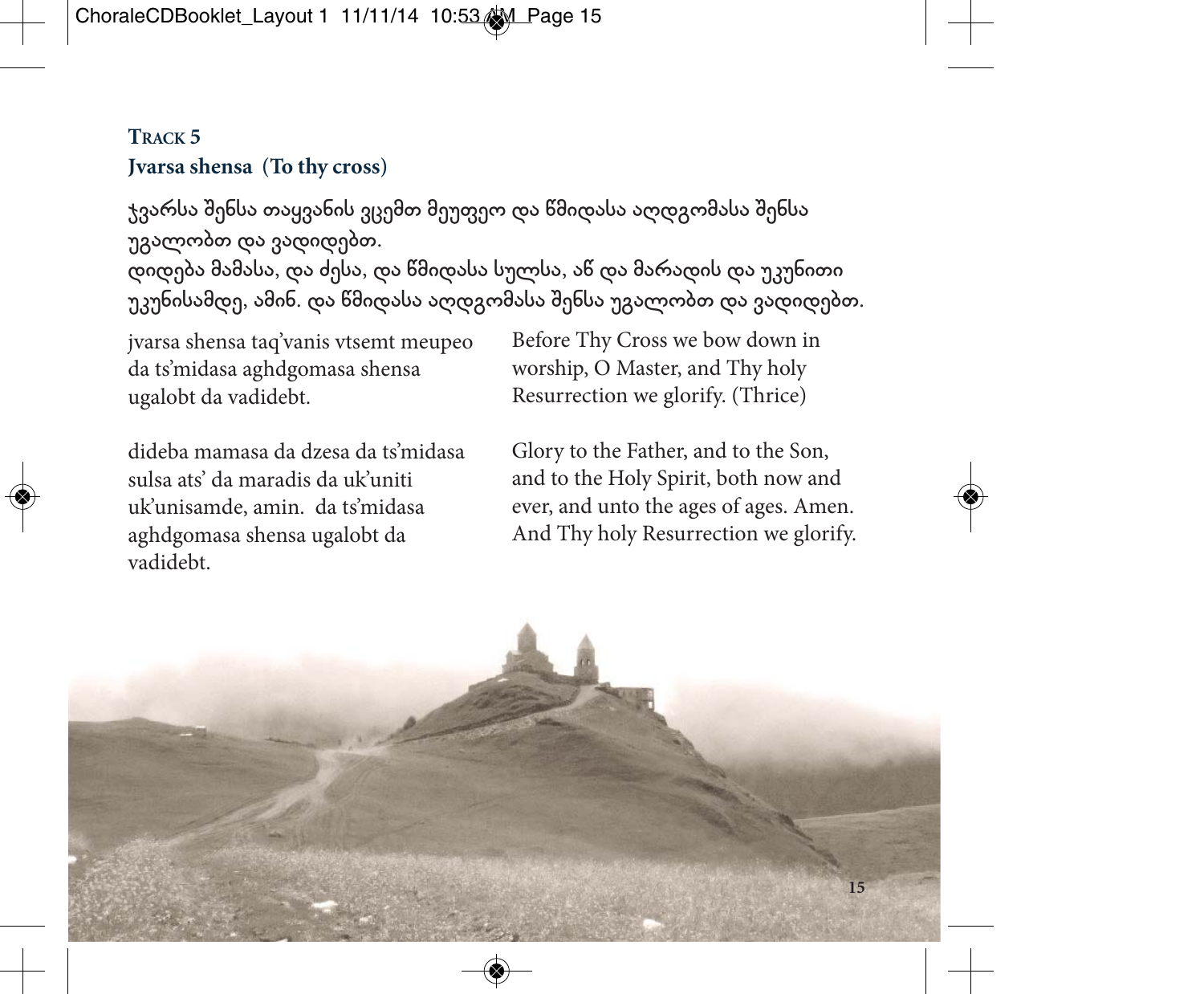#### **TRACK 6 Raodenta krist'es mier natel gvighebies (As many of you who have been baptized)**

რაოდენთა ქრისტეს მიერ ნათელ გვიღებიეს და ქრისტე შეგვიმოსიეს, ალლელუია. დიდება მამასა, და ძესა, და წმიდასა სულსა. აწ და მარადის და უკუნითი უკუნისამდე ამინ, და ქრისტე შეგვიმოსიეს ალლილუია. რაოდენთა ქრისტეს მიერ...

| raodenta krist'es mier natel gvighebies | For as many of you as have been        |
|-----------------------------------------|----------------------------------------|
| da krisťe shegvimosies, alliluia.       | baptized into Christ have put on       |
| dideba mamasa da dzesa da ts'midasa     | Christ. Alliluia.                      |
| sulsa ats' da maradis da uk'uniti       | Glory to the Father, Son, and Holy     |
| uk'unisamde, amin. da krist'e           | Spirit, now and forever, and unto ages |
| shegvimosies alliluia.                  | of ages. Amen. Have put on Christ.     |
|                                         | Alliluia.                              |

#### **TRACK 7 Alliluia Glory to Thee, O Lord**

ალლელუია. და სულისაცა შენისათანა. დიდება შენდა უფალო. დიდება შენდა. უფალო შეგვიწყალენ.

alliluia. da sulisatsa shenisatana. dideba shenda upalo. dideba shenda. upalo, shegvits'q'alen.

Alliluia. And with your spirit. Lord, have mercy.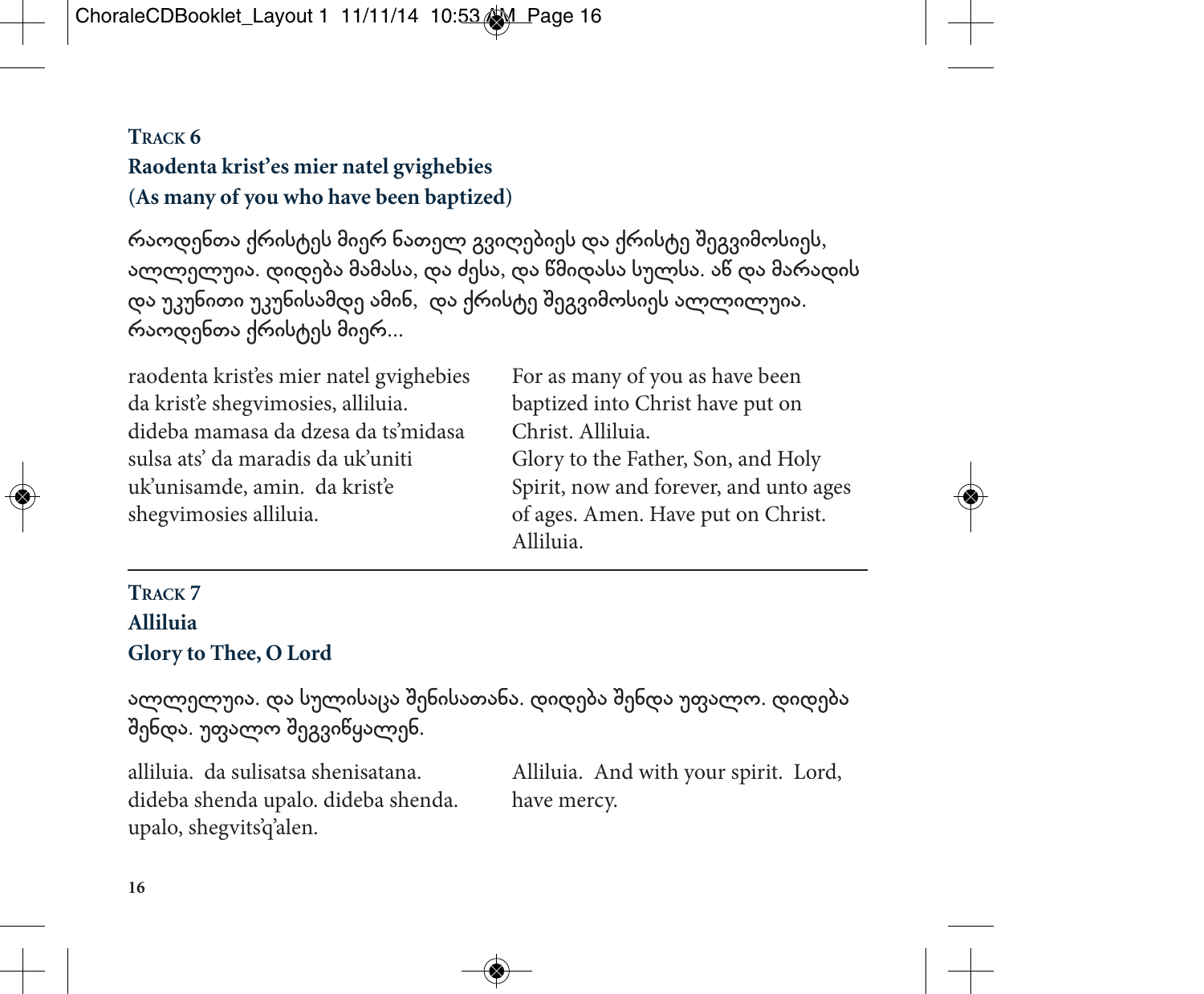#### **TRACK 8 Romelni kerubinta (Cherubic Hymn)**

რომელნი ქერუბინთა საიდუმლოდ ვემსგავსენით, და ცხოველსმყოფელსა სამებასა, სამწმიდა არსობისა გალობასა შევსწირავთ, ყოველივე მსოფლიო დაუტევოთ ზრუნვა და ვითარცა მეუფისა ყოველთასა, შემწყნარებელსა ანგელოზთაებრ უხილავად, ძღვნის შემწირველთა წესთასა, ალლილუია, ალლილუია, ალლილუია.

romelni kerubinta saidumlod vemsgavsenit, da tskhovelsmq'opelsa samebasa, samts'mida arsobisa galobasa shevsts'iravt, q'ovelive msoplio daut'evot zrunva, da vitartsa meupisa q'oveltasa, shemts'q'narebelsa angeloztaebr ukhilavad, dzghvnis shemts'irvelta ts'estasa, aliluia, aliluia, aliluia.

Let us who mystically represent the Cherubim and who sing the thriceholy hymn to the life-creating Trinity, now lay aside all cares of this life, that we may receive the King of All, who comes invisibly upborne by the angelic host. Alliluia.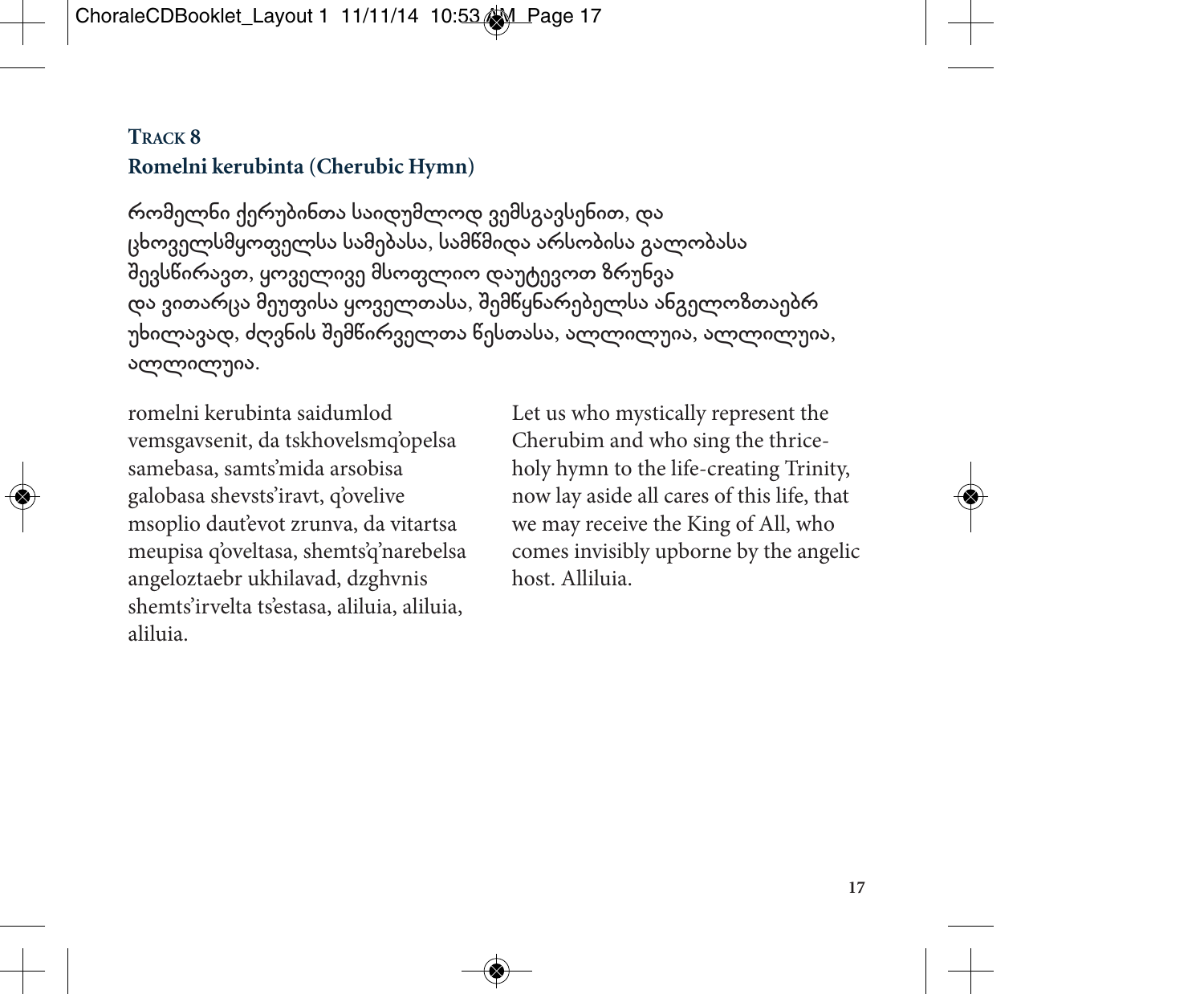#### **TRACK 9 Litany after Cherubic Hymn Mamasa da dzesa (Father and Son)**

უფალო შეგვიწყალენ. მოგვმადლე უფალო. შენ უფალო. მამასა და ძესა და წმიდასა სულსა სამებასა ერთ-არსებასა, და განუყოფელსა.

upalo, shegvits'q'alen. mogvmadle upalo. shen, upalo. mamasa da dzesa, da ts'midasa sulsa, samebasa ert arsebasa da ganuq'opelsa.

Lord, have mercy. Grant it, O Lord. To Thee, O Lord. And with your spirit. Father, Son, and Holy Spirit. The Trinity, one in essence, and undivided.

#### **TRACK 10**

#### **Ts'q'aloba mshvidoba (Mercy of peace) Ts'midao ts'midao ts'midao (Holy, Holy, Holy)**

წყალობა მშვიდობა შესაწირავი ქებისა. და სულისაცა შენისათანა. გვაქვს უფლისა მიმართ. ღირს არს და მართალ თაყვანისცემა მამისა და ძისა და წმიდისა სულისა, სამებისა ერთარსებისა და განუყოფელისა.

წმიდაო წმიდაო წმიდაო უფალო საბაოთ,სავსე არიან ცანი და ქვეყანა დიდებითა შენითა ოსანნა მაღალთა შინა კურთხეულ არს მომავალი სახელითა უფლისათა, ოსანნა მაღალთა შინა. ამინ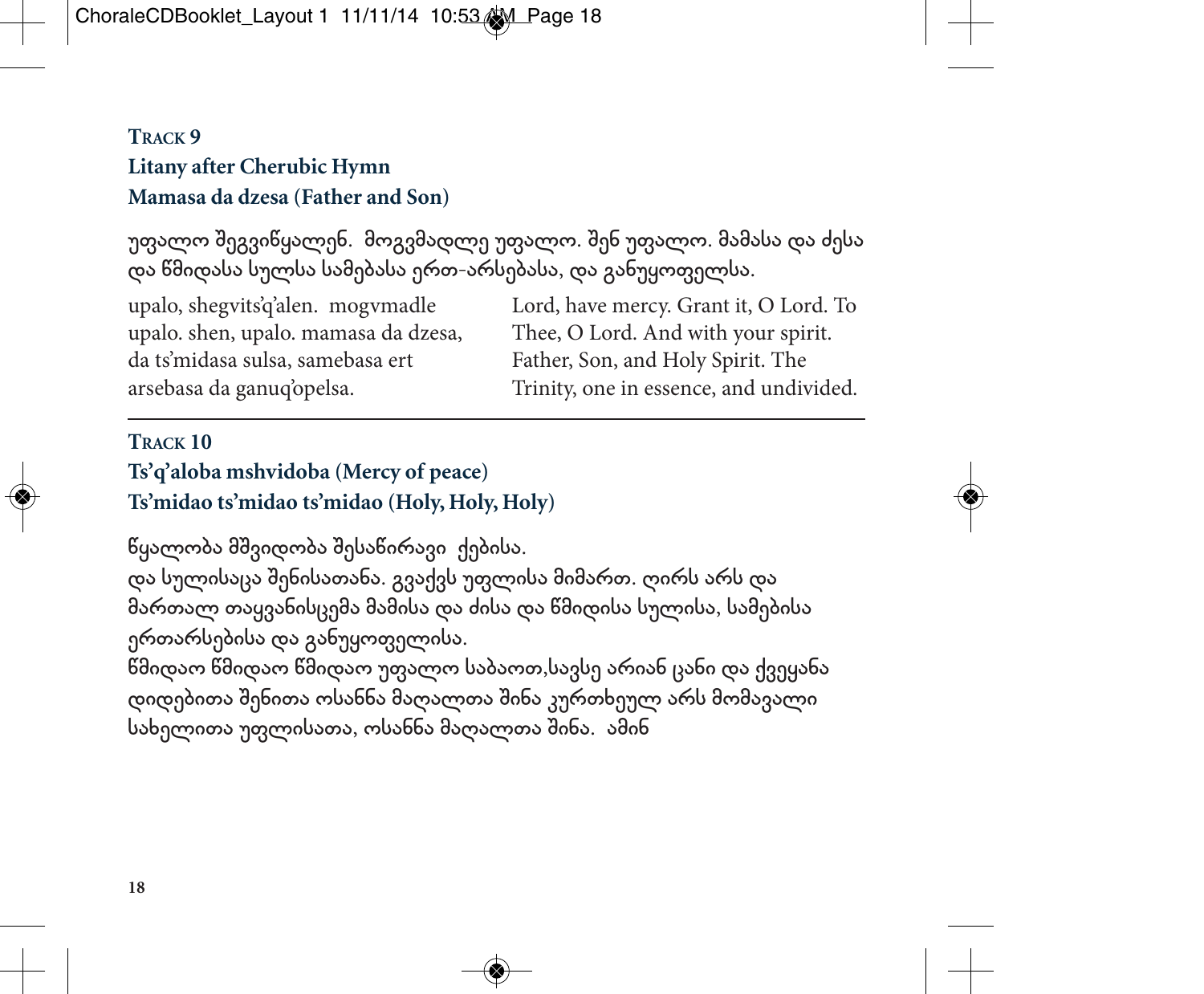ts'q'aloba mshvidoba shesats'iravi kebisa.

da sulisatsa shenisatana. gvakvs uplisa mimart. ghirs ars da martal taq'vanistsema mamisa da dzisa da ts'midisa sulisa, samebisa ertarsebisa da ganuq'opelisa.

ts'midao ts'midao ts'midao upalo sabaot, savse arian tsani da kveq'ana didebita shenita. osanna maghalta shina. k'urtkheul ars momavali sakhelita uplisata, osanna maghalta shina. amin.

A mercy of peace. A sacrifice of praise.

And with your spirit. We lift them up unto the Lord. It is fitting and right to bow down to the Father, and the Son, and the Holy Spirit.

Holy, holy, holy. Lord of Sabaoth. Heaven and earth are full of Thy glory. Hosanna in the highest. Blessed is He who comes in the name of the Lord. Hosanna in the highest. Amen.

#### **TRACK 11**

#### **Shen gigalobt (We praise thee)**

შენ გიგალობთ შენ გაკურთხევთ შენ გმადლობთ. უფალო, და გევედრებით შენ, ღმერთო ჩვენო

shen gigalobt, shen gak'urtkhevt, shen gmadlobt upalo, da gevedrebit shen, ghmerto chveno.

We hymn thee we bless thee, we give thanks to Thee, O Lord, and we pray unto Thee, O our God.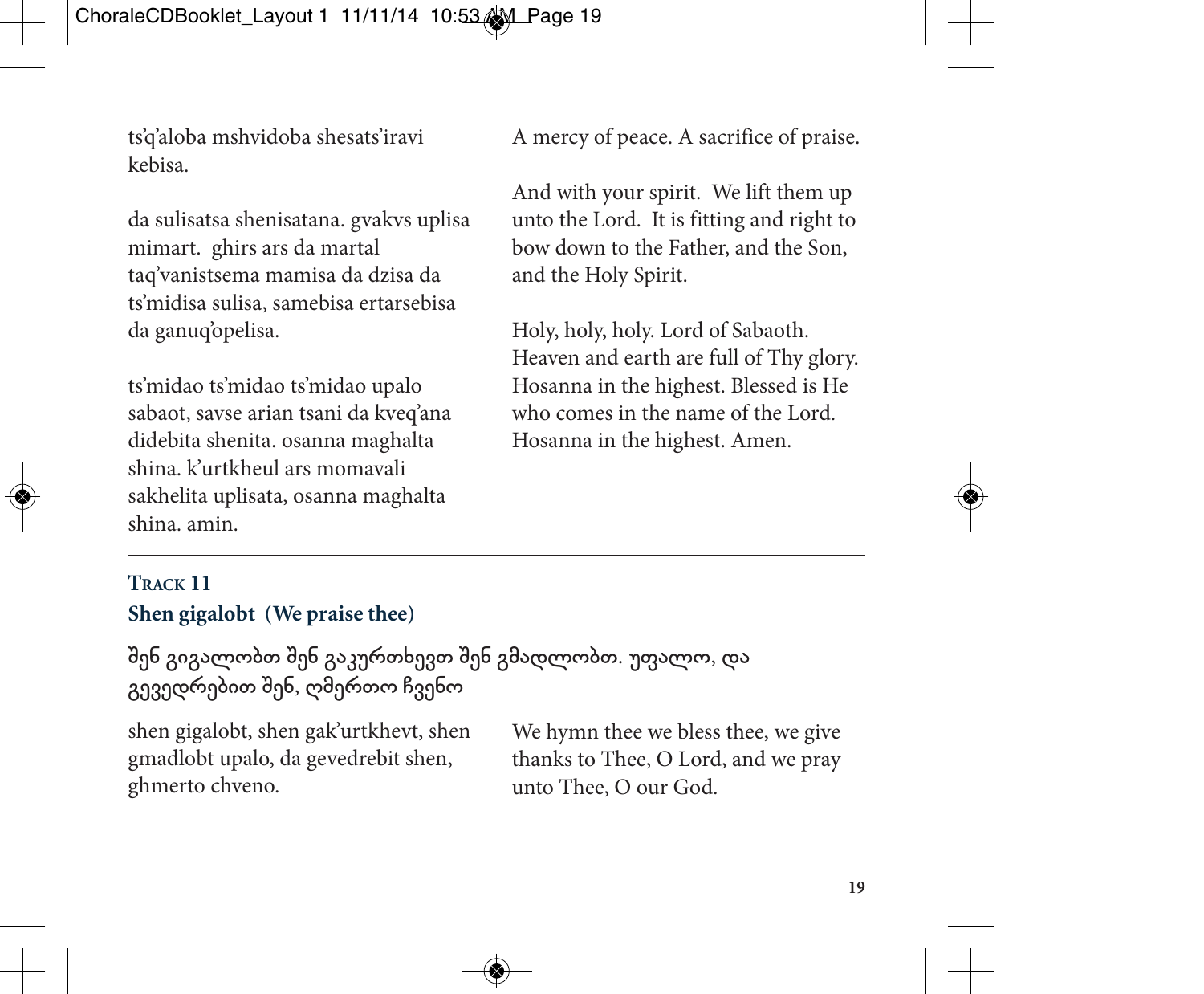#### **TRACK 12 Ghirs ars (It is meet)**

ღირს არს ჭეშმარიტად, რათა გადიდებდეთ შენ ღვთისმშობელო. რომელი მარადის სანატრელ იქმენ ყოვლად უბიწოდ და დედად ღვთისა ჩვენისა. უპატიოსნესსა ქერუბინთასა და აღმატებით უზესთაესსა სერაბინთასა. განუხრწნელად მშობელსა სიტყვისა ღვთისასა. მხოლოსა ღვთისმშობელსა გალობით ვადიდებდეთ. ყოველთა და ყოვლისათვის. და სულისაცა შენისათანა. უფალო, შეგვიწყალენ. უფალო შეგვეწყალენ. უფალო შგვიწყლენ. შენ უფალო. ამინ.

ghirs ars ch'eshmarit'ad, rata gadidebdet shen ghvtismshobelo. romeli maradis sanat'rel ikmen q'ovlad ubits'od da dedad ghvtisa chvenisa. up'at'iosnessa kerubintasa da aghmat'ebit uzestaessa serabintasa. ganukhrts'nelad mshobelsa sit'q'visa ghvtisasa. mkholosa ghvtismshobelsa galobit vadidebdet.

q'ovelta da q'ovlisatvis. da sulisatsa shenisatana. upalo, shegvits'q'alen. shen, upalo. amin.

It is truly fitting to bless you, O Theotokos, ever-blessed and most pure, and the Mother of our God. More honorable than the Cherubim, and more glorious beyond compare than the Seraphim: without defilement you gave birth to God the Word: true Theotokos, we magnify you.

And all mankind. And with Thy spirit. Lord, have mercy. To Thee, O Lord. Amen.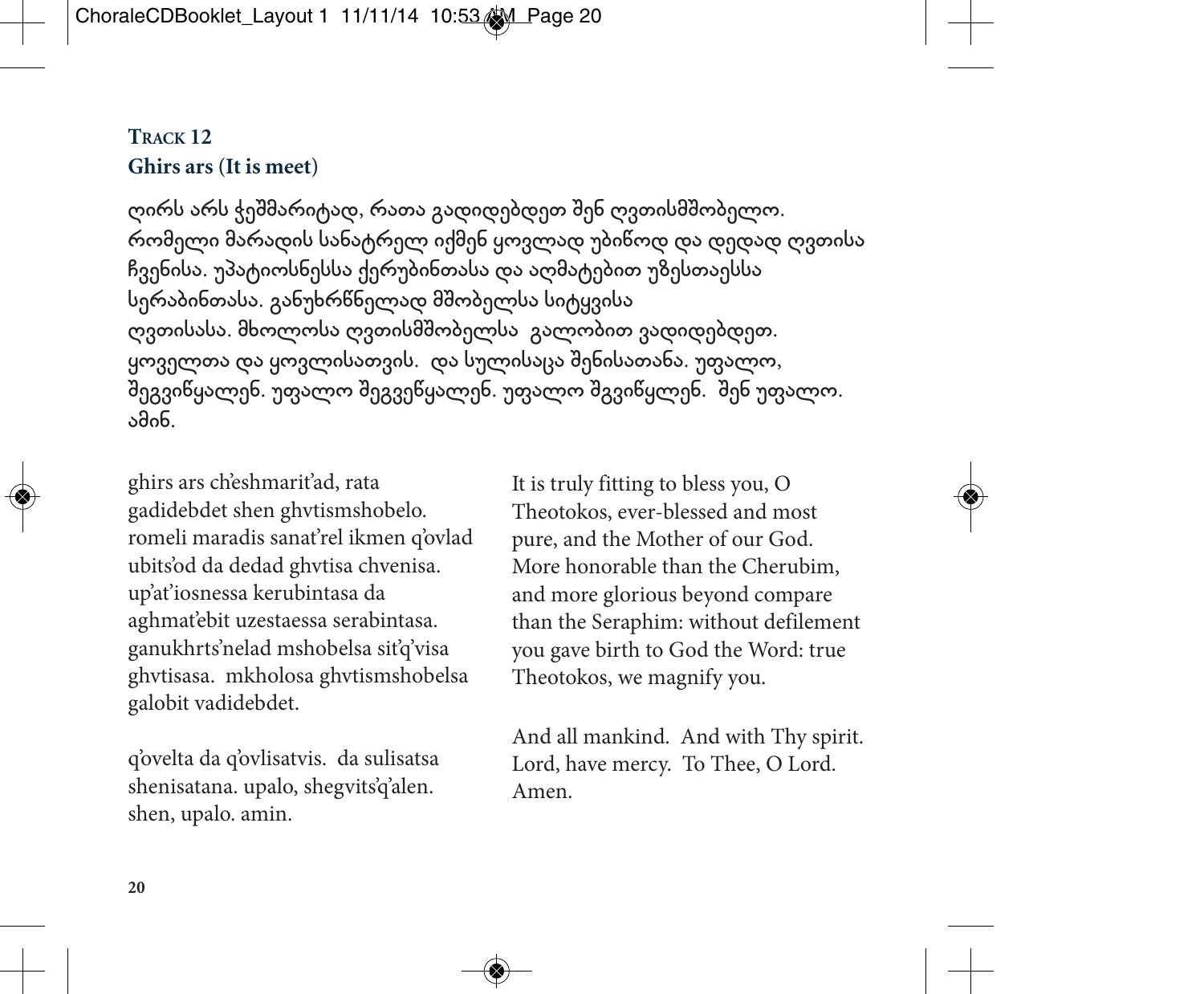#### **TRACK 13**

#### **Mamao chveno (Our Father)**

მამაო ჩვენო, რომელი ხარ ცათა შინა, წმიდა იყავნ სახელი შენი, მოვედინ სუფევა შენი, იყავნ ნება შენი, ვითარცა ცათა შინა, ეგრეცა ქვეყანასა ზედა, პური ჩვენი არსობისა მომეც ჩვენ დღეს, და მომიტევენ ჩვენ თანანადებნი ჩვენი, ვითარცა ჩვენ მივუტევებთ თანამდებთა მათ ჩვენთა, და ნუ შემიყვანებ ჩვენ განსაცდელსა, არამედ მიხსენ ჩვენ ბოროტისაგან.

და სულისაცა შენისათანა. ამინ. შენ,უფალო.ერთ არს წმიდა, ერთ არს უფალი იესო ქრისტე, სადიდებელად ღვთისა მამისა. ამინ.

mamao chveno romeli khar tsata shina ts'mida iq'avn sakheli sheni, movedin supeva sheni, iq'avn neba sheni, vitartsa tsata shina, egretsa kveq'anasa zeda. p'uri chveni arsobisa momets chven dghes da momit'even chven tananadebni chveni vitartsa chven mivut'evebt tanamdebta mat chventa da nu shemiq'vaneb chven gansatsdelsa aramed mikhsen chven borot'isagan.

da sulisatsa shenisatana. amin. shen, upalo. ert ars ts'mida, ert ars upali ieso krist'e, sadidebelad ghvtisa mamisa. amin.

Our Father, who art in heaven, hallowed be Thy name. Thy Kingdom come, Thy will be done on earth as it is in heaven. Give us this day our daily bread, and forgive us our debts, as we forgive our debtors; and lead us not into temptation, but deliver us from the Evil One.

And with Thy spirit. Amen. To Thee, O Lord. Only One is Holy Only one is Lord, Jesus Christ, to the glory of God the Father. Amen.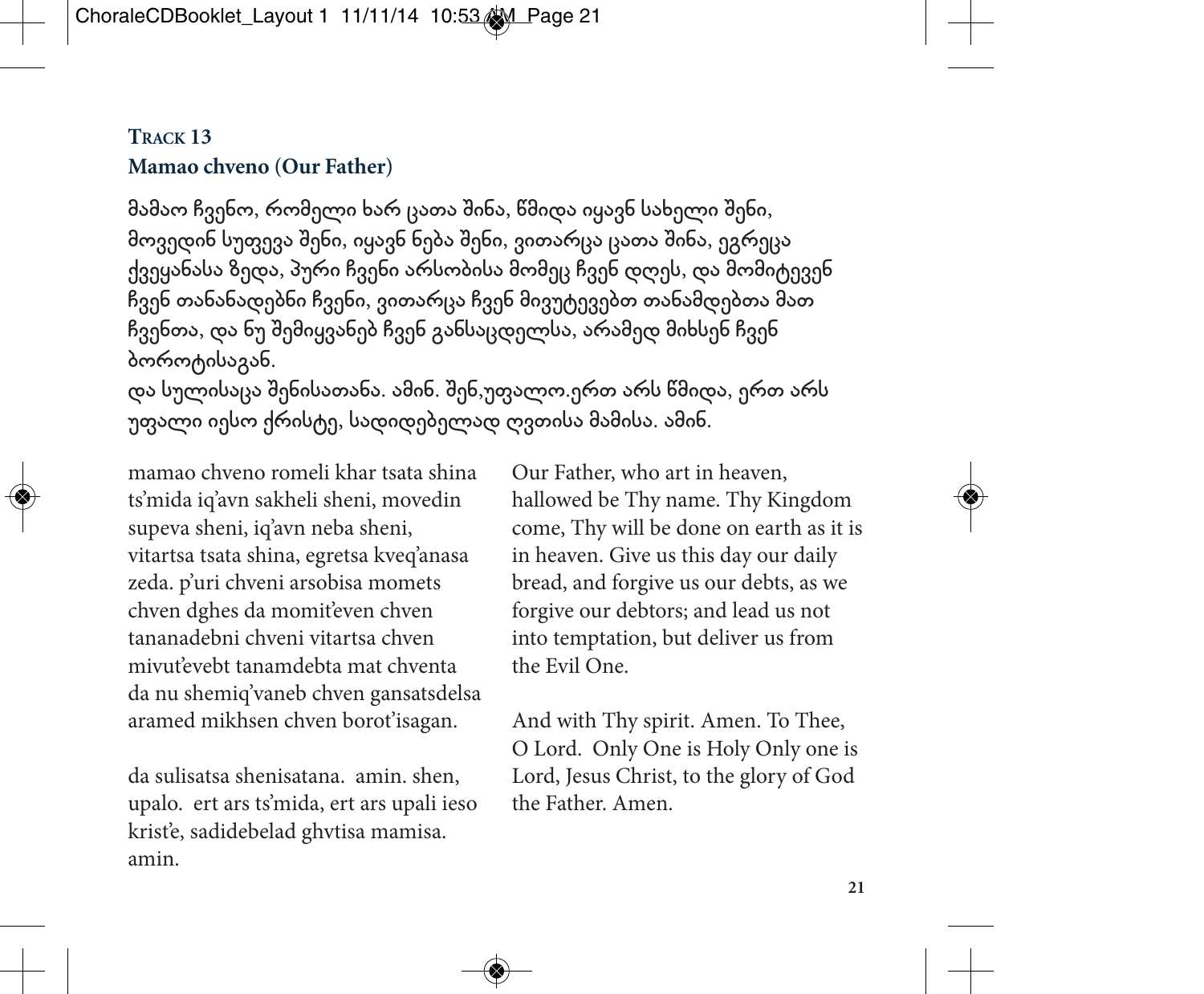#### **TRACK 14 Akebdit upalsa tsatagan (Praise the Lord from the heavens)**

აქებდით უფალსა ცათაგან, აქებდით მას მაღალთა შინა, ალლელუია,ალლელუია,ალლელუია. ხორცი ქრისტესი მოვიღოთ, და უკვდავებისა წყაროსა გემო ვიხილოთ, ალლილუია,ალლილუია,ალლილუია.

| akebdit upalsa tsatagan, akebdit mas | Praise the Lord from the heavens.    |
|--------------------------------------|--------------------------------------|
| maghalta shina, alliluia, alliluia,  | Praise Him in the highest. Alliluia, |
| alliluia.                            | alliluia, alliluia.                  |
|                                      |                                      |

khortsi krist'esi movighot, da uk'vdavebisa ts'q'arosa gemo vikhilot, alliluia, alliluia, alliluia.

Receive the body of Christ; taste the fountain of immortality. Alliluia, alliluia, alliluia.

#### **TRACK 15**

#### **Shen khar venakhi (You are a vineyard)**

შენ ხარ ვენახი ახლად აყვავებული ნორჩი კეთილი ედემს შინა ნერგული ალვა სუნელი, სამოთხეს ამოსული ღმერთმან შეგამკო ვერვინა გჯობს ქებული და თავით თვისით მზე ხარ და გაბრწყინვებული.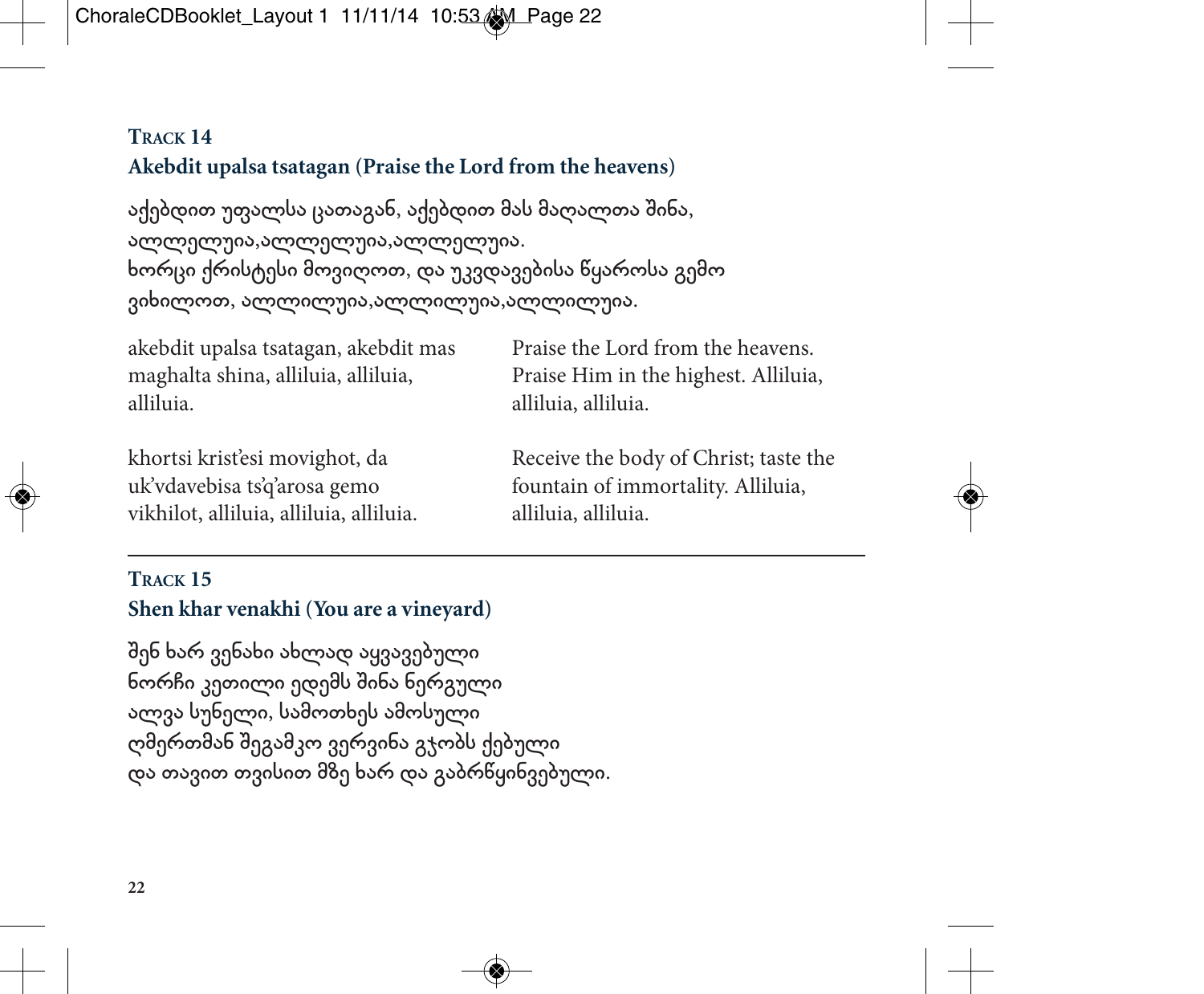shen khar venakhi akhlad aq'vavebuli norchi k'etili edems shina nerguli, alva suneli, samotkhes amosuli. ghmertman shegamk'o, vervina gjobs kebuli, da tavit tvisit mze khar da gabrts'q'invebuli.

You are a vineyard newly blossomed, young and kind, growing in the heart of Eden, a fragrant poplar growing in paradise. May God adorn you; no one is more worthy of praise. And you yourself are the sun, brilliantly shining.

#### **TRACK 16**

#### **Krist'e aghsdga (Christ is risen from the dead)**

ქრისტე აღსდგა მკვდრეთით, სიკვდილითა სიკვდილისა დამთრგუნველი და საფლავების შინათა ცხოვრების მიმნიჭებელი.

krist'e aghsdga mk'vdretit, sik'vdilita sik'vdilisa damtrgunveli da saplavebis shinata tskhovrebis mimnich'ebeli.

Christ is risen from the dead, trampling down death by death, and upon those in the tombs bestowing life!

#### **TRACK 17 Mravalzhamier (Many years)**

მრავალჟამიერ

mravalzhamier Many years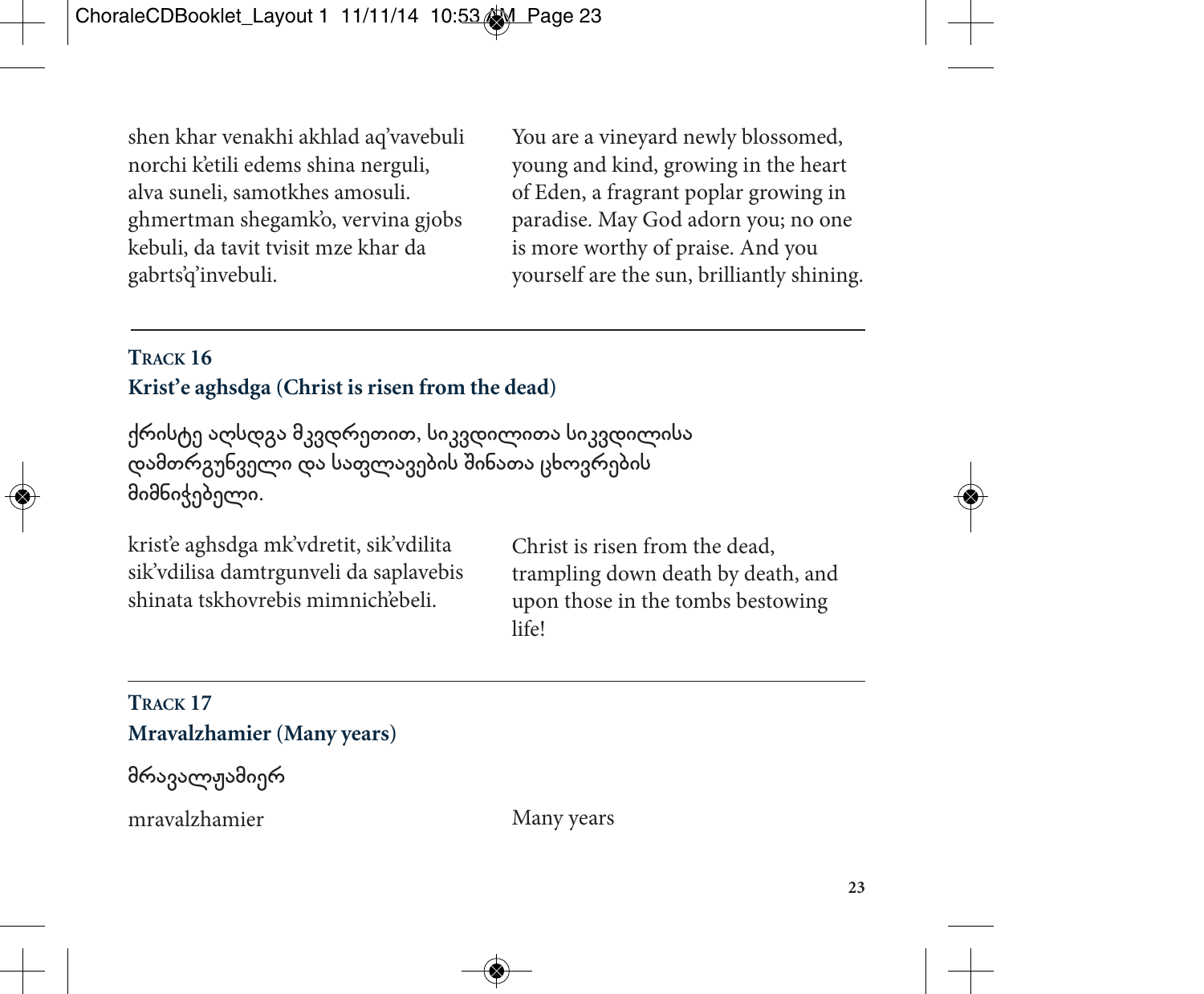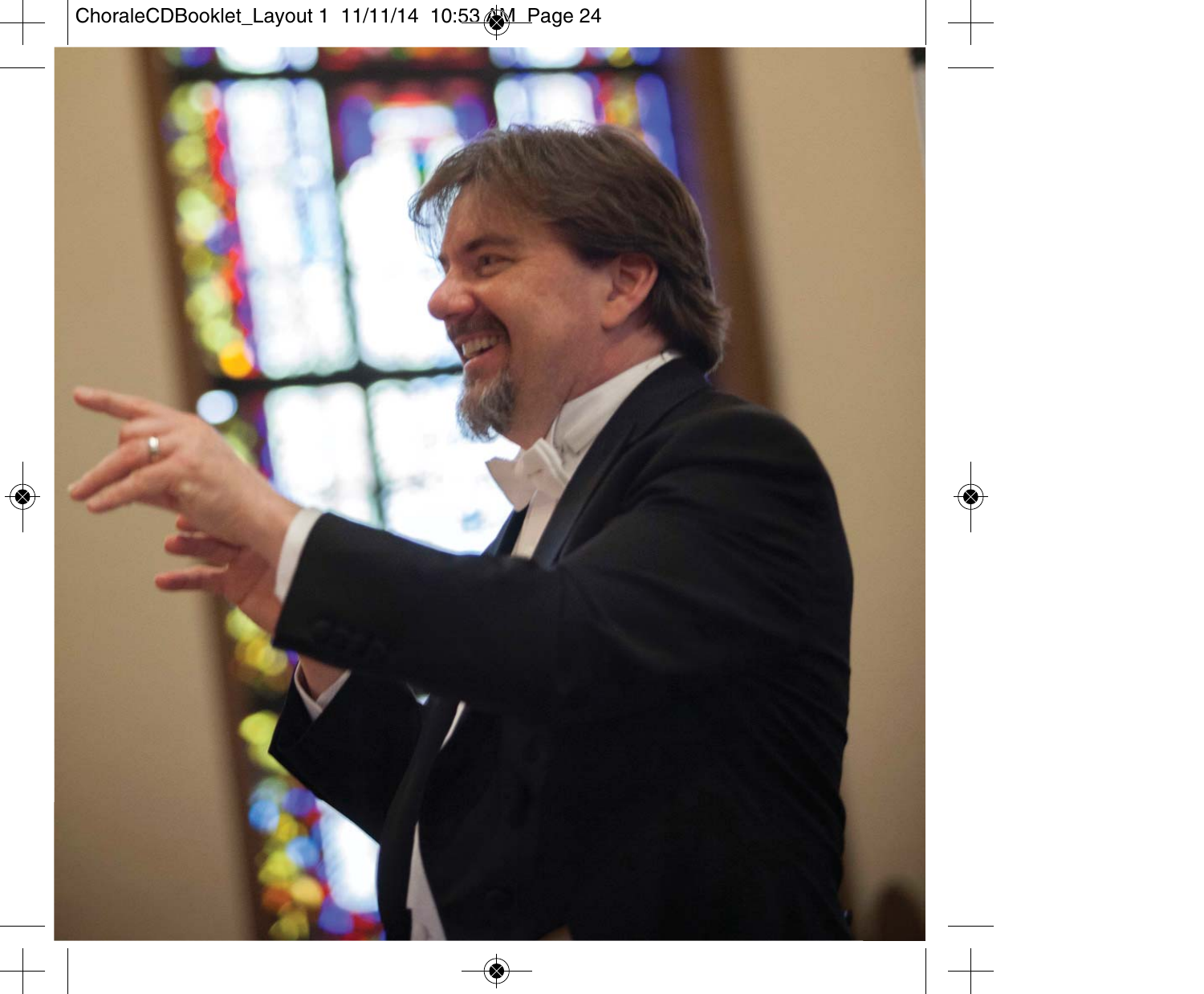# **Capitol Hill Chorale**

Founded in Washington, D.C., in 1993, the Capitol Hill Chorale is a 100-voice choir that performs a wide range of choral repertoire including the major works in the classical choral canon, music of both the early music masters and contemporary composers, jazz and art songs, and traditional music from cultures around the world. Since its beginning, the Chorale has had a particular interest in Orthodox liturgical music from the early twentieth century, performing settings of the Divine Liturgy by Rachmaninoff and Tchaikovsky, by the Serbian composer Stevan Stojanovic Mokranjac (1856-1914), and the Georgian composer Zakaria Paliashvili (1871-1933). Performances of other Orthodox music include the first North American performance in 1994 of Alexander Gretchaninoff 's (1864-1956) setting of the *All-Night Vigil* (Op. 59). In 2013, Boston-based composer Kevin Siegfried became the Chorale's composer-in-residence. Dr. Siegfried's compositions, including most notably his settings of Shaker songs, have been recorded by The Tudor Choir, The Dale Warland Singers, and Conspirare. More information about the Chorale can be found on the Chorale's website at www.capitolhillchorale.org.

#### **Frederick Binkholder, Artistic Director**

Frederick Binkholder became the Capitol Hill Chorale's Artistic Director in 2000. Along with his duties with the Chorale, Fred is the director of choirs and a vocal instructor at Georgetown University, and also Music Minister at St. Alban's Episcopal Church in Annandale, Virginia. He has served on the music faculties of Washington University, the St. Louis Conservatory and School for the Arts, Georgia State University, and Mercer University. Fred holds a master's degree in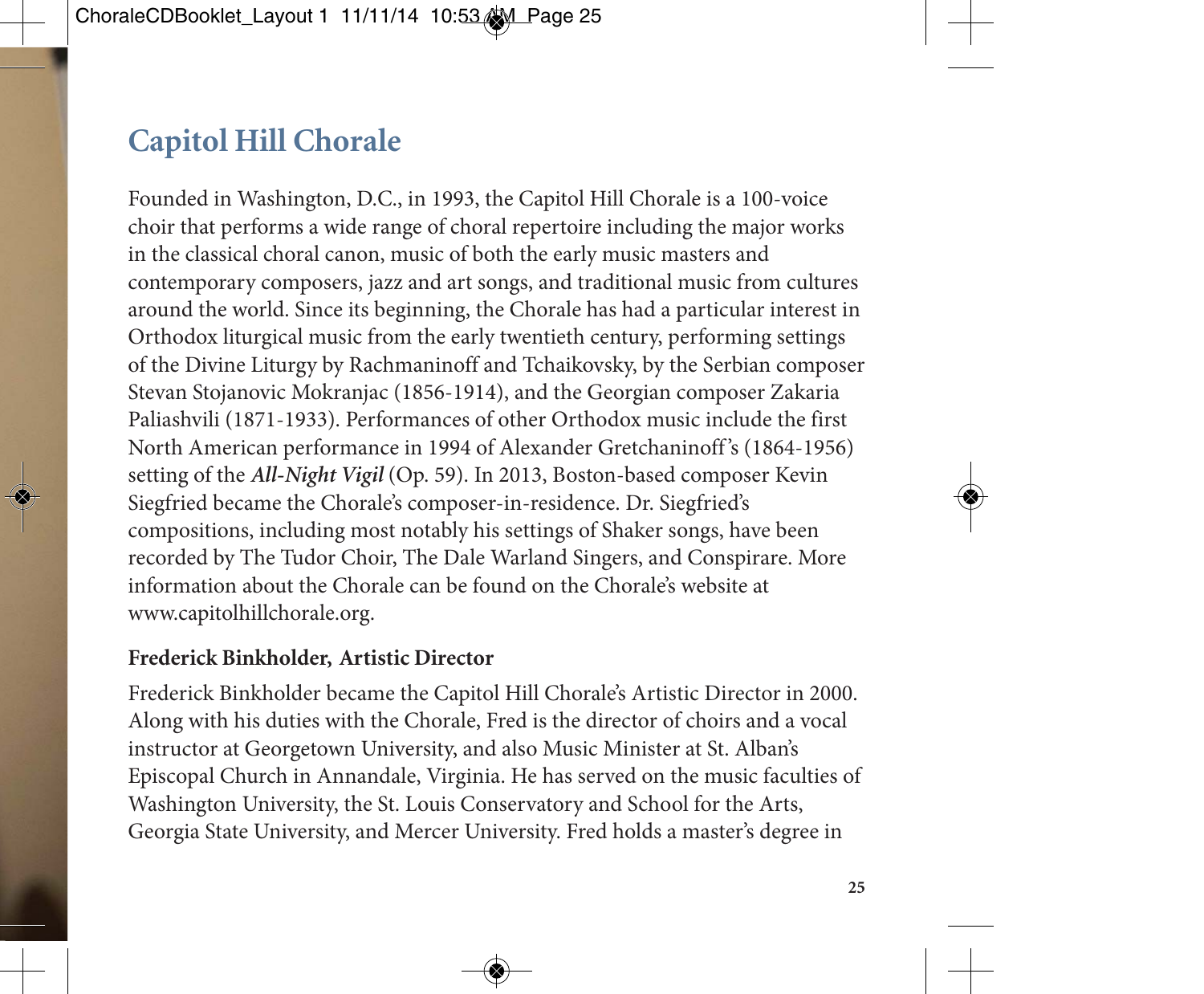choral conducting from Georgia State University and a bachelor's degree in music education from Central Methodist University, where he studied with Dr. R. Paul Drummond.

#### **Dr. Jinsun Cho, Assistant Director**

Dr. Cho joined the Chorale in February 2008. She has served on the music faculties of universities in South Korea and the Catholic University of America in Washington, D.C. Dr. Cho holds a Master of Music degree and Graduate Performance Diploma from the Peabody Conservatory in Baltimore, Maryland, and a Doctor of Musical Arts degree in Organ Performance from the Catholic University.



#### **Parker Jayne, Music Editor, Program Research and Notes**

Parker Jayne created the performing edition used by the Chorale from Paliashvili's 1909 score, including transliteration of the Georgian text. His work included research into Paliashvili's life and work based on correspondence with scholars in the U.S. and Georgia. He co-authored an article with John Graham on Paliashvili's *Georgian Sacred Chants* for publication in *American Choral Review*. He founded the Chorale in 1993 and holds degrees from Harvard University.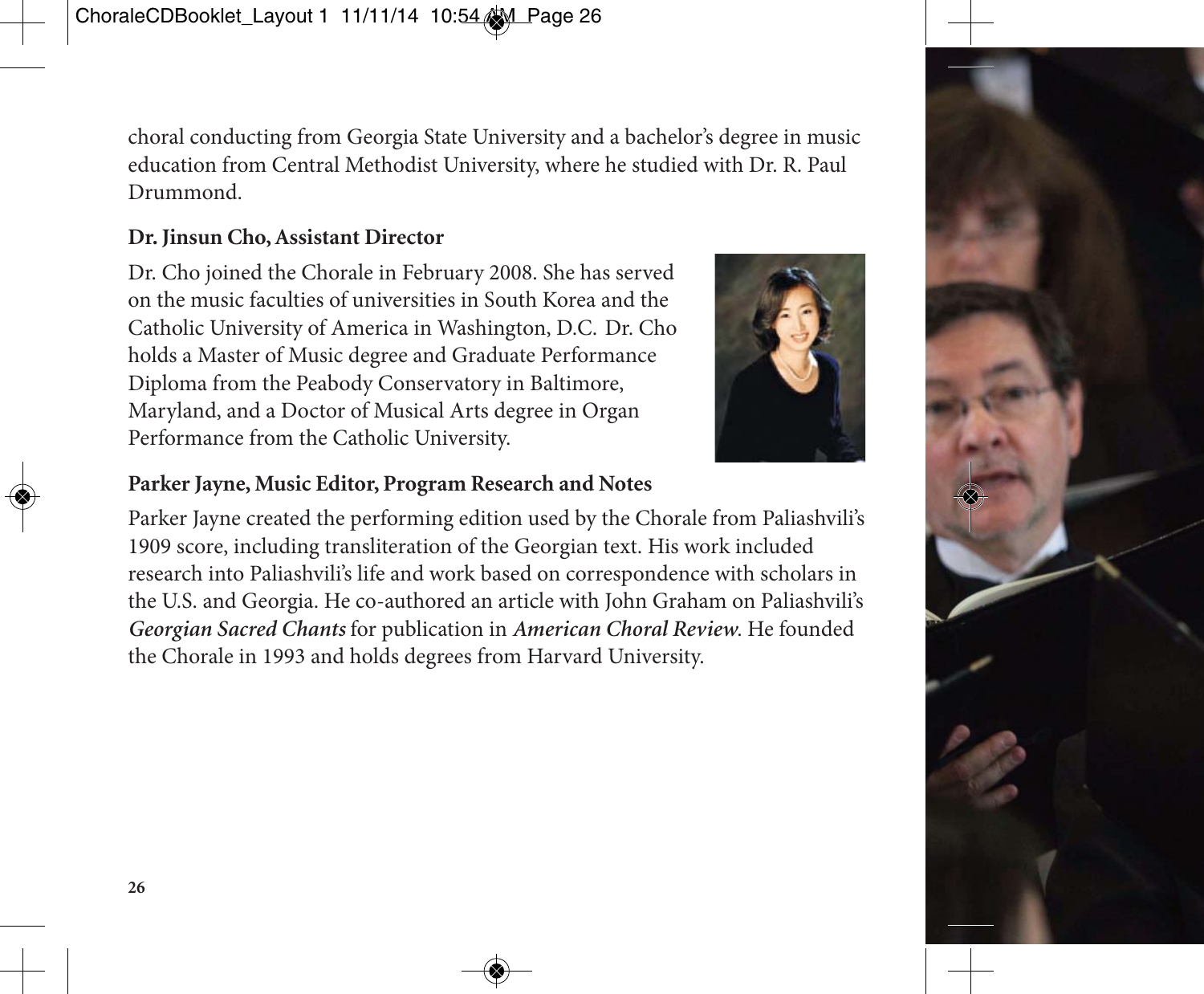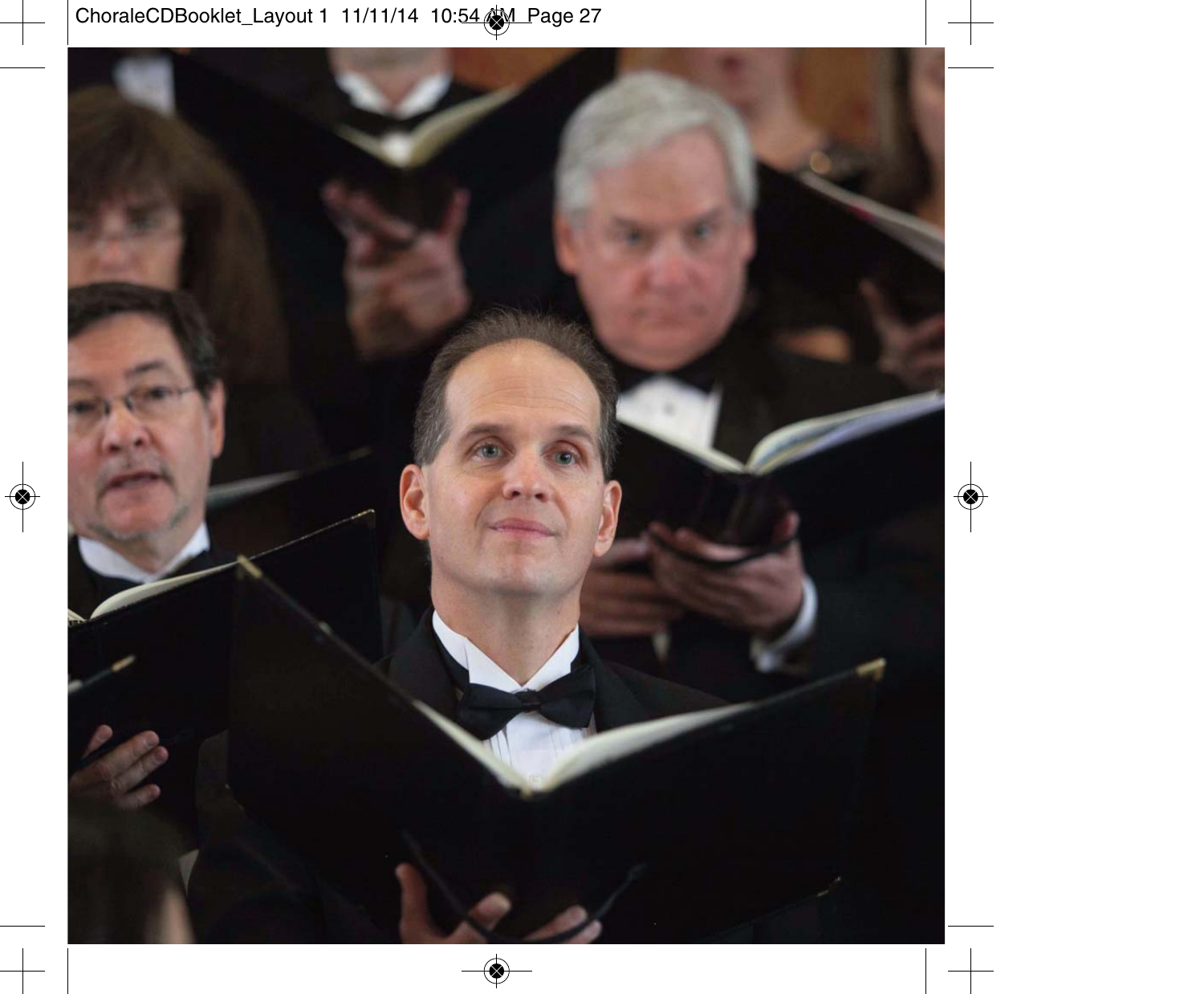## **Capitol Hill Chorale**

Frederick Binkholder, Artistic Director Jinsun Cho, Assistant Director Kevin Siegfried, Resident Composer Sarah Markovits, Vocal Coach Katherine Rubida, President, Board of Directors Virginia Gano, Administrator

#### **Sopranos**

Theadocia Austen Ellen Bachman Zoe C. Benfell A. Brooke Bennett Katherine Brucker Jessica Chaiken Sarah Dwyer Heidkamp Jessica Estepa Virginia C. Gano Elizabeth Hague Anne Harrison Emily Heckel Dana D. Hirsch Jill Hong Martin Katherine Hoppe Jill Kempenaar Helena Kosanovic Amy Lauder

Susan Leidich Elizabeth W. McMahon Sarah B. Markovits Jill Meyer Margaret Neily Sarah Nicolle Nelms Peggy Rainwater Kay Sidahmed Sharon Poel Thompson Janice Wolf Whitney Blair Wyckoff

#### **Altos**

Robyn Alexander Judy Marie Buelow Melissa Chow Marian Connolly Amy Davis Farah Dib

Katharine Ehly Meg Eichler Meera Fickling Deborah Jones Katy June-Friesen Magaret Kruesi Katie Lundgren Caitlin McAndrews Dina Michels Janie O'Connor Virginia Pasley Laura Rear McLaughlin Leanne Repko Amy Royce Katherine Rubida M. Mercedes Stickler Karen M. Wahl Elaine Winch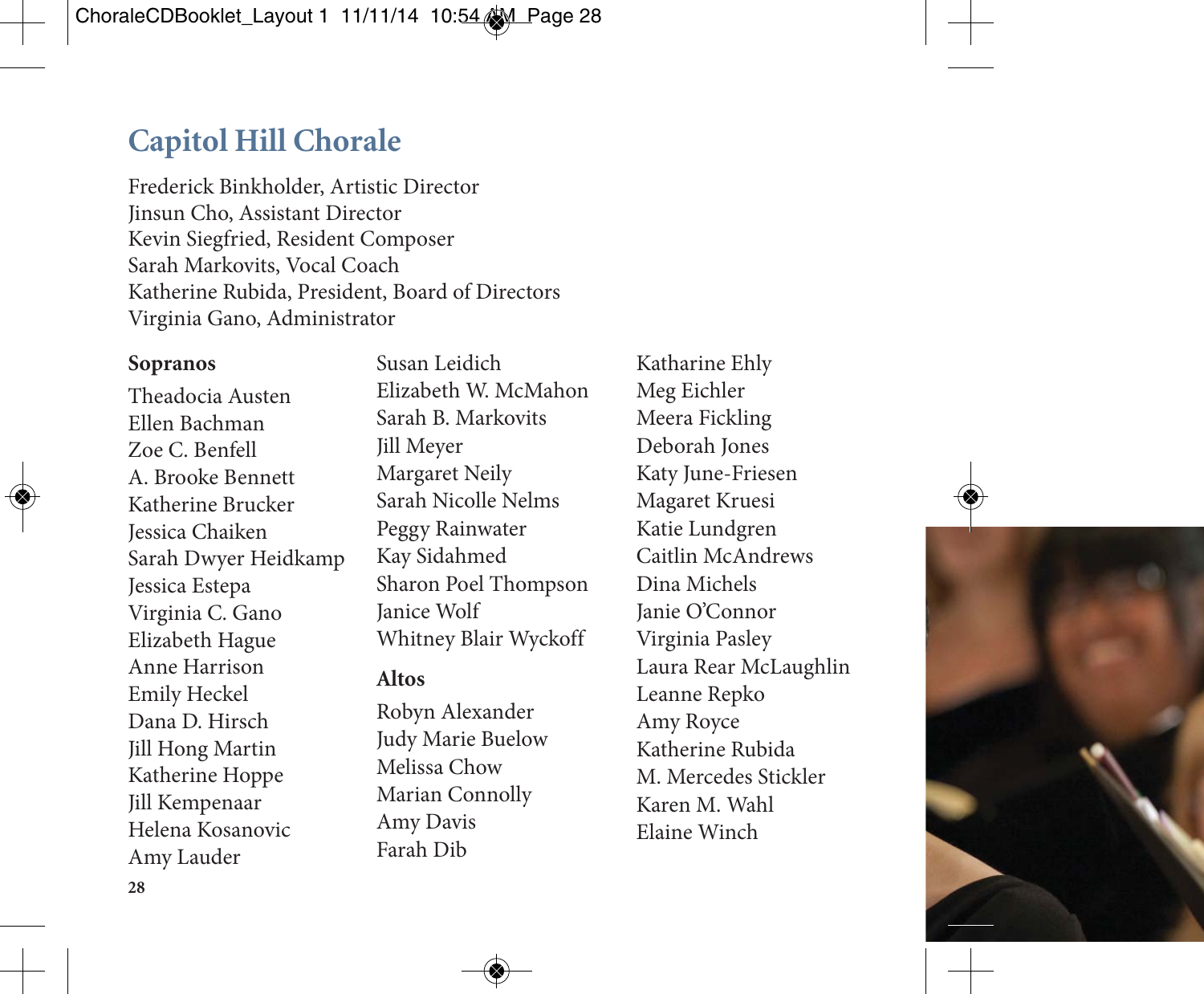#### **Tenors**

Tom Casey Carl H. Ford David Greengrass Patrick Jacobson Harrison Killefer Erik Lundgren John Maurer Tyler R. Petersen Andrew Pierce Rick Potts Steven Pruitt Andrew Salunga

Jon Sanford Paul Selker Rolf M. Winch

#### **Basses**

Fletcher Daniels Silvio Eberhardt Arthur Fox William Grigg Dave Gustafson F. Matthew Hale II Richard Haynes Parker Jayne Christopher McGahey Robert Mantel Andrew McDiarmid David Rapp Erik Sand Robert Schiff Read Scott Martin Howard Spendelow Timothy O. Temple Lawrence Thompson John Vanderson Ian Williams John L. Wodatch Alan Wyatt

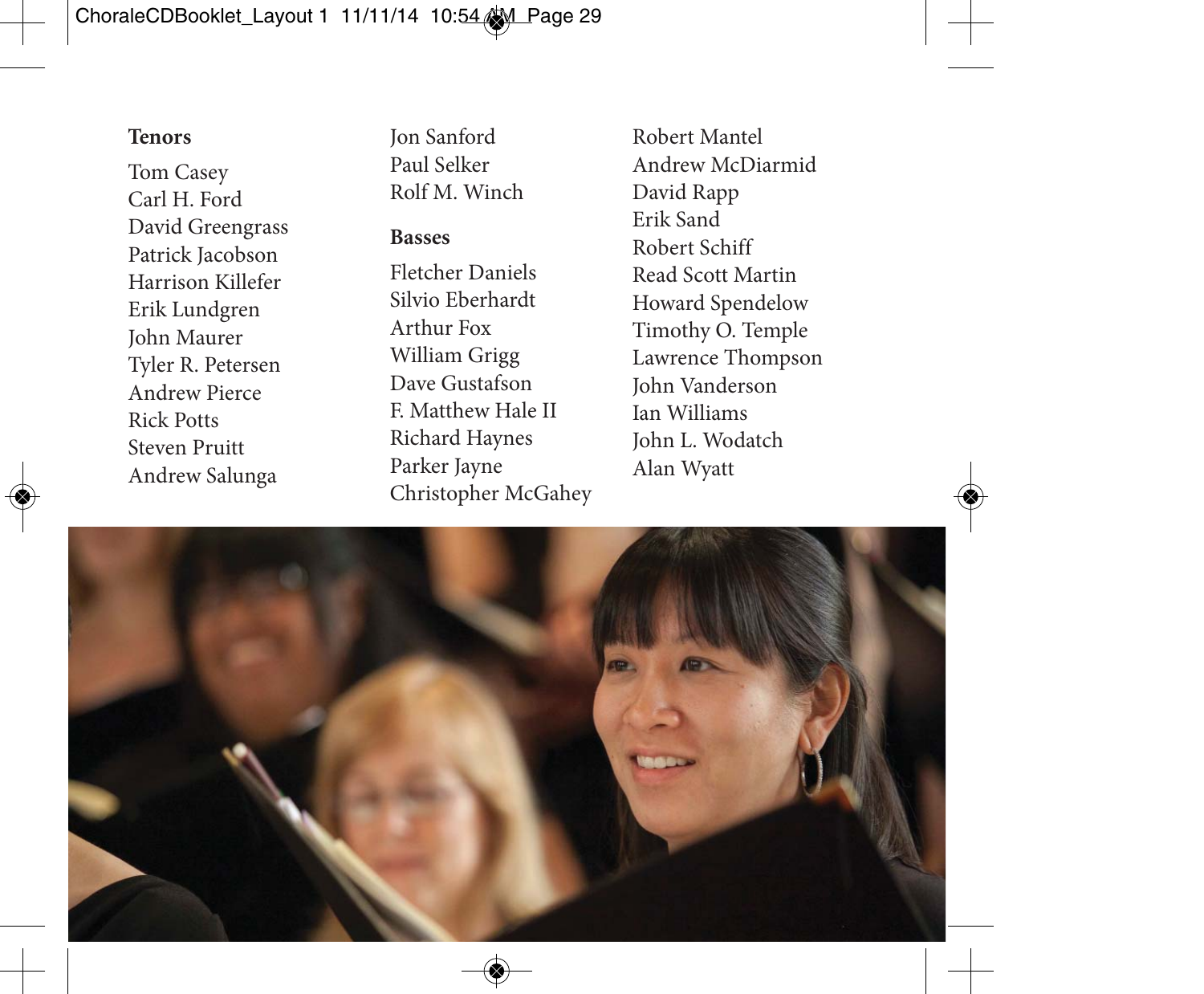# **Appreciation**

The Capitol Hill Chorale wishes to thank The Capitol Hill Community Foundation for its generous contribution towards this recording.

#### **The Chorale wishes to express its appreciation to**

- Dr. Vladimir Morosan for bringing Paliashvili's *Georgian Sacred Chants* to Thea Austen's attention in 2009 and providing a copy of the 1909 score.
- John Graham for sharing his profound knowledge of Georgian chant and the Georgian transcription movement, and for sharing his love of Georgia on the 2012 Monastery Tour and throughout the project.
- Carl Linich for sharing his deep knowledge of and love for Georgian traditional music and for translating the Foreword to *Georgian Sacred Chants*.
- Mariam Mrevlishvili and Andrea Harris for obtaining a copy of the 1899 Ippolitov-Ivanov transcriptions of chants on the Liturgy of St. John Chrysostom, used by Paliashvili as the basis for *Georgian Sacred Chants*, and translating the Foreword.
- Dr. Rusudan Tsurtsumia, Tbilisi Conservatory, for providing a second electronic copy of *Georgian Sacred Chants* and for sharing her knowledge as one of the world experts on Georgian polyphony and classical music.
- Dr. Lauren Ninoshvili for sharing her expert knowledge of music and worship in the Georgian Orthodox Church.
- The staff at the Paliashvili House Museum, Tbilisi, and the Paliashvili Birth Museum, Kutaisi, Georgia, for their welcoming support and encouragement.
- Anne Harrison, Manana Sukhareva, Maya Hall, and Howard Spendelow for assistance in Georgian language and pronunciation coaching.
- Jeff Neilly for his assistance during the recording process.